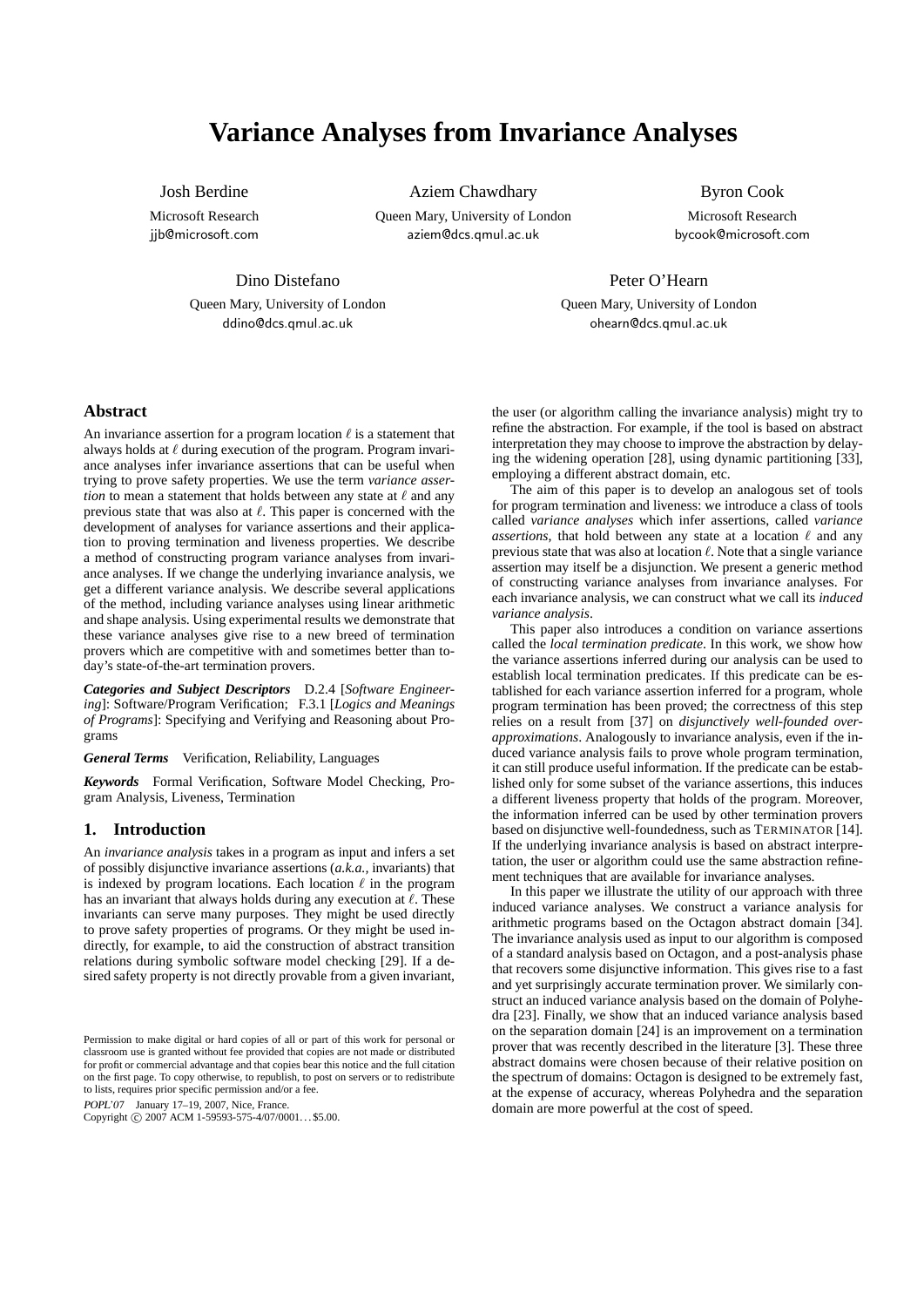```
01 VARIANCEANALYSIS(P, L, I^{\sharp}) {
02 IAs := \text{INVARIANCEANALYSIS}(P, I^{\sharp})03 foreach \ell \in L {<br>04 LTPreds [\ell] :
04 LTPreds[\ell] := \text{true}<br>05 Q = \text{ISOLATE}(P, L)O := IsOLATE(P, L, \ell)06 foreach q \in I As such that \mathsf{pc}(q) = \ell {
07 VAs := \text{INVARIANCEANALYSIS}(O, \text{STEP}(O, \{\text{SEED}(q)\}))<br>08 foreach r \in VAs \{08 foreach r \in VAs \{<br>09 if nc(r) = \ell \wedge \ell09 if pc(r) = \ell \wedge \neg \text{WELLFOUNDED}(r) {<br>10 LTPreds[\ell] = false
10 LTPreds[\ell] := \mathtt{false}<br>11 }
11 }
12 }
13 }
\frac{14}{15}15 return LTPreds
16
```
Figure 1. Parameterized variance analysis algorithm. P is the program to be analyzed, the set of program locations  $L$  is a set cutpoints, and  $I^{\sharp}$  is the set of initial states. To instantiate the variance analysis one must fix the implementations of INVARIANCEANALYSIS, STEP, SEED and WELLFOUNDED.

In their own right each of these induced variance analyses is on the leading edge in the area of automatic termination proving. For example, in some cases the Octagon-based tool is the fastest known termination prover. But the more important point is that these variance analyses are not specially-designed: their power is determined almost exclusively by the power of the underlying invariance analysis.

## **2. Inducing invariance analyses**

In this section we informally introduce the basic ideas behind our method. Later, in Sections 3 and 4, we will formally define the components in the algorithm, and prove its soundness.

Fig. 1 contains our analysis algorithm. To instantiate the analysis to a particular domain, we must provide implementations for the following components:

- INVARIANCEANALYSIS: The underlying invariance analysis.
- STEP: A single-step function over INVARIANCEANALYSIS's abstract domain.
- SEED: An additional operation on elements of the abstract domain (Definition 15 in Section 4).
- WELLFOUNDED: An additional operation on elements of the abstract domain (Definition 13 in Section 4).

The implementations of INVARIANCEANALYSIS and STEP are given by the underlying invariance analysis, whereas the implementations of SEED and WELLFOUNDED must usually be defined (though they are not difficult to do so in practice).

When instantiated with the implementations of SEED, WELL-FOUNDED, etc. this algorithm performs the following steps:

- 1. It first runs the invariance analysis, computing a set of invariance assertions, IAs.
- 2. Each element  $q$  (from  $IAs$ ) is converted into a binary relation via the SEED operation.
- 3. The algorithm then re-runs the invariance analysis from the seeded state after a single step of execution to compute a fixed point over variance assertions, *VAs*. That is, during this step the invariance analysis computes an approximation (represented as a binary relation on states) of the behavior of the loop.

4. The analysis then takes each element of VAs and uses the WELLFOUNDED operation in order to establish the validity of a set of local termination predicates, stored in an array  $LTPreds$ . A location  $\ell$ 's local termination predicate holds if  $LTPreds[\ell] = \texttt{true}.$ 

The reason we take a single step before re-running the invariance calculation is that we are going to leverage the result of [37] on disjunctive well-foundedness, which connects well-foundedness of a relation to over-approximation of its non-reflexive transitive closure. Without STEP we would get the reflexive transitive closure instead.

In general, *VAs*, *IAs* and  $I^{\sharp}$  in this algorithm might be (finite) sets of abstract elements, rather than singletons. We regard these sets as disjunctions and, in particular, if a variance assertion at  $\ell$  is the disjunction of multiple elements of VAs, then  $\ell$ 's local termination lemma holds only in the case that WELLFOUNDED returns true for each disjunct.

Although we regard each set as a disjunction, we are not insisting that our abstract domains are closed under disjunctive completion [19]. INVARIANCEANALYSIS might even return just a single abstract element, or it might return several without computing the entire disjunctive completion; we might employ techniques such as in [33, 41] to efficiently approximate disjunctive completion. But, the decision of how much disjunction is present is represented in the inputs STEP and INVARIANCEANALYSIS, and is not part of the VARIANCEANALYSIS algorithm.

For our experiments with numerical domains, we fitted them with a post-analysis to extract disjunctive information from otherwise conjunctive domains. That is, the invariance analyses used by the VARIANCEANALYSIS algorithm are composed of the standard numerical domain analysis together with a method of disjunction extraction. On the other hand, for our shape analysis instantiation no pre-fitting is required because the abstract domain explicitly uses disjunction (Section 6).

#### **2.1 Illustrative example**

Consider the small program fragment in Fig. 2, where nondet() represents non-deterministic choice. In this section we will use this program while stepping through the VARIANCEANALYSIS algorithm. We will assume that our underlying invariance analysis is based on the Octagon domain, which can express conjunctions of inequalities of the form  $\pm x + \pm y \leq c$  for variables x and y and constant c.

Note that during this example we will associate invariance assertions and variance assertions with line numbers. We will say that an assertion holds at line  $\ell$  if and only if it is always valid at *the beginning* of the line, before executing the code contained at that line. Furthermore, we will choose a set of program location cutpoints to be the first basic block of a loop's body:  $L = \{82, 83, 85\}.$ Location 82 is the cutpoint for the loop contained in lines 81–91, location 83 is the cutpoint for the loop contained in lines 82–90, and 85 is the cutpoint for the loop within lines 84–86.

Given  $L$ , our parameterized variance analysis attempts to establish the validity of a local termination predicate for each location  $\ell \in L$ , when the program P is run from starting states satisfying input condition  $I^{\sharp}$ .

Note that while the outermost loop in Fig. 2 does not guarantee termination, so long as execution remains within the loop starting at location 82, it is not possible for the loop in lines 82–90 to visit location 83 infinitely often. In this example we will show how VARIANCEANALYSIS is able to prove a more local property at location 83: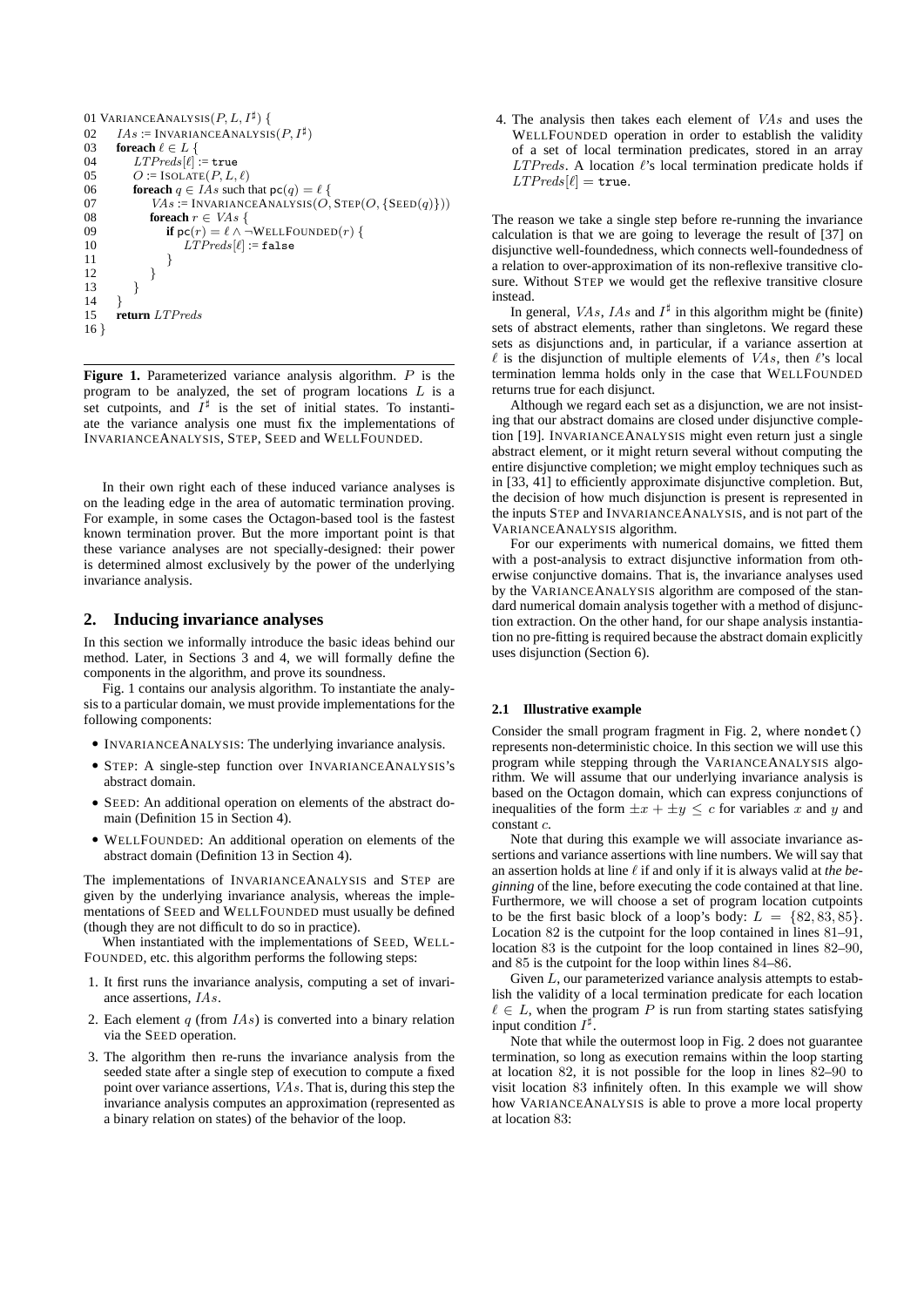

**Figure 2.** Example program fragment.

 $\mathcal{LT}(P,L,83,I^{\sharp})$ : Line 83 is visited infinitely often only in the *case that the program's execution exits the loop contained in lines* 82 *to* 90 *infinitely often.*

The formal definition of  $\mathcal{LT}(P, L, \ell, I^{\sharp})$ , the local termination predicate at  $\ell$ , will be given later (Definition 8 in Section 3).

Although we will not do so in this example, VARIANCEANALY-SIS would also attempt to establish local termination predicates for the remaining cutpoints:

- $\mathcal{LT}(P,L,82,I^{\sharp})$ : Line 82 is visited infinitely often only in the *case that the program's execution exits the loop contained in lines* 81 *to* 91 *infinitely often.*
- $\mathcal{LT}(P,L,85,I^{\sharp})$ : Line 85 is visited infinitely often only in the *case that the program's execution exits the loop contained in lines* 84 *to* 86 *infinitely often.*

Because the outer loop is not terminating, VARIANCEANALYSIS would fail to prove  $\mathcal{LT}(P, L, 82, I^{\sharp})$ . As for 85, it would succeed to prove  $\mathcal{LT}(P, L, 85, I^{\sharp}).$ 

We are using a program with nested loops here to illustrate the modularity afforded by our local termination predicates: even if the inner loops and outer context are diverging, this will not stop us from proving the local termination predicate at location 83. That is to say: the termination of the innermost loop beginning at line 84 does not affect our predicate. We could replace line 86

86 } while (x>10);

with

86 } while (nondet());

and still establish  $\mathcal{LT}(P, L, 83, I^{\sharp})$ . However,  $\mathcal{LT}(P, L, 85, I^{\sharp})$ would not hold in this case.

*Invariance analysis (Line 2 of Fig. 1).* We start by running an invariance analysis using the Octagon domain (possibly with a disjunction-recovering post-analysis). In this example, if we had the text of the entire program, we could start with an initial state of  $I^{\sharp} = (pc = 0)$ . Note that we will assume that the program counter is represented with an additional equality  $pc = c$  in each abstract program state where  $c$  is a numerical constant. Instead of starting at location 0, assume that at location 81 we have  $I^{\sharp} = (pc = 81 \land x \ge 0)$  $a + 1 \wedge y \ge b + 1$ . From this starting state the invariance analysis could compute an invariant  $IA_{83} \in IAs$ :

$$
IA_{83} \triangleq pc = 83 \land x \geq a + 1 \land y \geq b + 1
$$

An abstract state, of course, denotes a set of concrete states.  $IA_{83}$ , for example, represents the set of states:

$$
\{s \mid s(\mathtt{pc}) = 83 \land s(\mathtt{x}) \ge s(\mathtt{a}) + 1 \land s(\mathtt{y}) \ge s(\mathtt{b}) + 1\}
$$

*Isolation (Line 5 of Fig. 1).* The next thing we do, for location 83, is "isolate" the smallest strongly-connected subgraph of P's control-flow graph containing location 83, subject to some conditions involving the set of locations  $L = \{82, 83, 85\}$ , defined formally in Section 3. Concretely, from the overall program  $P$  we construct a new program  $O$ , which is the same as  $\hat{P}$  with the exception that the statement at line 90 is now:

90 }; assume(false);

Because of this assume statement, executions that exit the loop are not considered. Furthermore, pc in the isolated program's initial state will be 83. Together, these two changes restrict execution to stay within the loop.

This isolation step gives us modularity for analyzing inner loops. It allows us to establish a local termination predicate for  $O$  even when it is nested within another loop  $P$  that diverges. Concretely, isolation will eliminate executions which exit or enter the loop.

*Inferring variance assertions (Lines 6 and 7 of Fig. 1).* From this point on we will use our invariance analysis to reason about the isolated subprogram rather than the original loop. Let  $\rightarrow$   $\alpha$  denote the transition relation for the isolated subprogram  $O$ . We then take all of the disjuncts in the invariance assertion at location 83 (in this case there is only one,  $IA_{83}$ ) and convert them into binary relations from states to states:

$$
SEED(IA_{83}) = (pc = 83 \land pc_s = 83 \land x \ge a + 1 \land y \ge b + 1
$$

$$
\land x_s = x \land y_s = y \land a_s = a \land b_s = b)
$$

 $\text{SEED}(I\text{A}_{83})$  is, of course, just a state that references variables not used in the program—these variables can be thought of as logical constants. However, in another sense,  $\text{SEED}(IA_{83})$  can be thought of as a binary relation on program states:

$$
\begin{array}{ll}\n\{(s,t) & \mid & s(\mathbf{pc}) = t(\mathbf{pc}) = 83 \\
\land & s(\mathbf{x}) = t(\mathbf{x}) \\
\land & s(\mathbf{y}) = t(\mathbf{y}) \\
\land & s(\mathbf{a}) = t(\mathbf{a}) \\
\land & s(\mathbf{b}) = t(\mathbf{b}) \\
\land & t(\mathbf{x}) \ge t(\mathbf{a}) + 1 \\
\land & t(\mathbf{y}) \ge t(\mathbf{b}) + 1\n\end{array}
$$

Notice that we're using  $x_s$  to represent the value of x in s, and x to represent the value of x in t. That is, s gives values to the variables  $\{pc_s, x_s, y_s, a_s, b_s\}$  while t gives values to  $\{pc, x, y, a, b\}$ .

We call this operation seeding because it plants a starting (diagonal) relation in the abstract state. Later in the algorithm this relation will grow into one which indicates how progress is made.

We then step the program once from  $\text{SEED}(I\text{A}_{83})$  with STEP, approximating one step of the program's semantics, giving us:

$$
pc_s = 83 \land pc = 84 \land x \ge a + 1 \land y \ge b + 1
$$
  

$$
\land x_s = x \land y_s = y \land a_s = a \land b_s = b
$$

Finally, we run INVARIANCEANALYSIS again with this new state as the starting state, and the isolated subprogram  $O$  as the program, which gives us a set of invariants at locations 82, 83, etc. that corresponds to the set VAs in the VARIANCEANALYSIS algorithm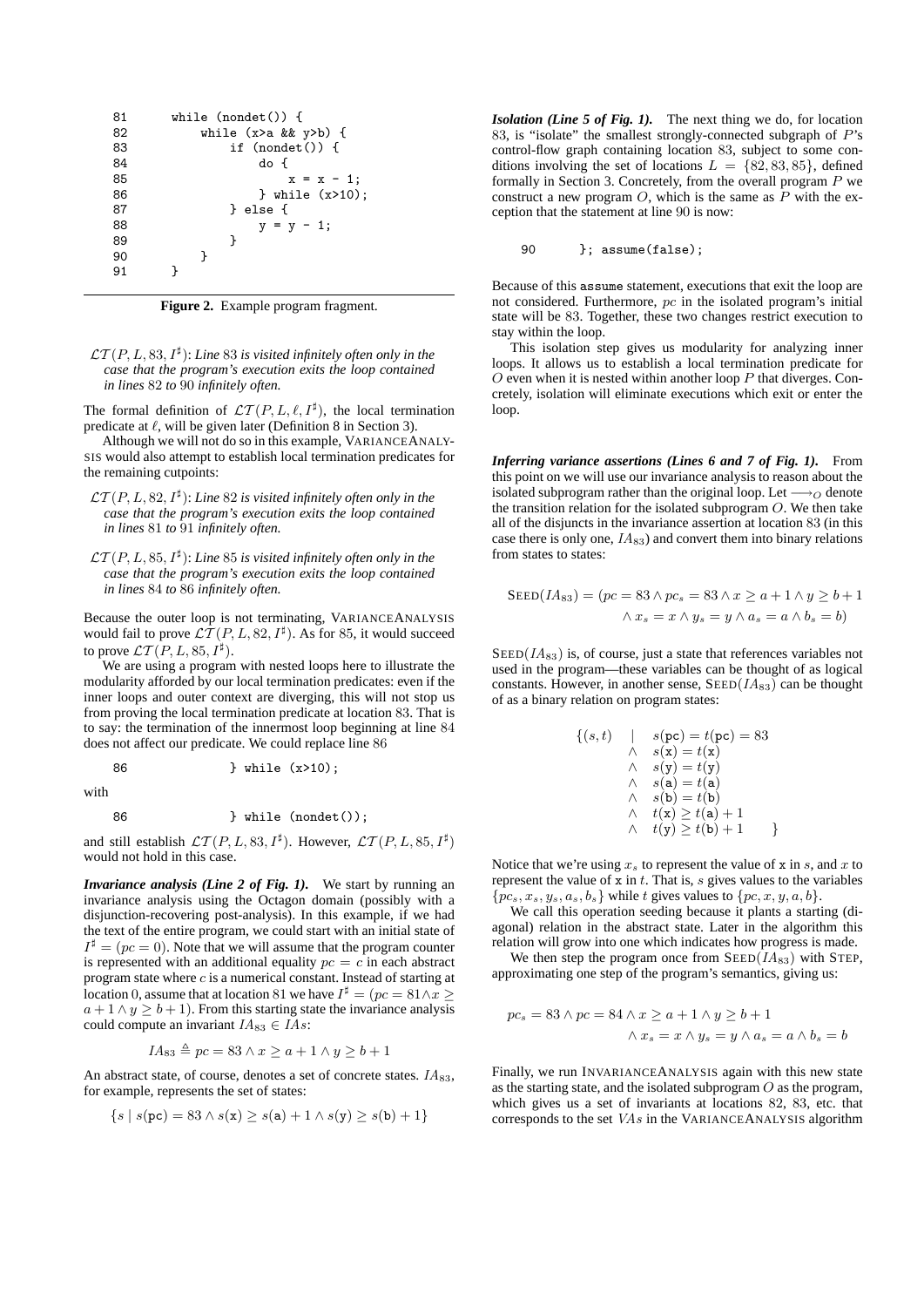of Fig. 1.

$$
VA_{83}^A \triangleq (pc_s = 83 \land pc = 83 \land x \ge a + 1 \land y \ge b + 1 \land x_s \ge x + 1 \land y_s \ge y \land a_s = a \land b_s = b)
$$

$$
VA_{83}^{B} \triangleq (pc_s = 83 \land pc = 83 \land x \ge a + 1 \land y \ge b + 1 \land x_s \ge x \land y_s \ge y + 1 \land a_s = a \land b_s = b)
$$

$$
VA_{83}^C \triangleq (pc_s = 83 \land pc = 83 \land x \ge a - 1 \land y \ge b + 1 \land x_s \ge x + 1 \land y_s \ge y + 1 \land a_s = a \land b_s = b)
$$

 $\{VA_{83}^A, VA_{83}^B, VA_{83}^C\} \subseteq VAs$ 

The union of these three relations

$$
VA_{83}^A \lor VA_{83}^B \lor VA_{83}^C
$$

forms the variance assertion for line  $83$  in  $P$ , which is to say a superset of the possible transitions from states at 83 to states also at line 83 reachable in 1 or more steps of the program's execution. (Note that in this case INVARIANCEANALYSIS is extracting disjunctive information implicit in the fixed point computed.) The disjunction  $VA_{83}^A \vee VA_{83}^B \vee VA_{83}^C$  is a superset of the transitive closure of the program's transition relation restricted to pairs of reachable states both at location 83.

One important aspect of this technique is that the analysis is not aware of our intended meaning of variables like  $x_s$  and  $y_s$ : it simply treats them as symbolic constants. It does not know that the states are representing relations. (See Definition 12 and the further remarks on relational analyses at the end of Section 4.) However, as it was for  $\text{SED}(I\text{A}_{83})$ , it is appropriate for us to interpret the meaning of  $VA_{83}^A$  as a relation on pairs of states.

The variance assertion  $VA_{83}^A \vee VA_{83}^B \vee VA_{83}^C$  shows us different ways in which the subprogram can make progress. Because  $VA_{83}^A \vee$  $VA_{83}^B \vee VA_{83}^C$  is a variance assertion, this measure of progress holds between *any two* states s and t at location 83 where s is reachable and t is reachable in 1 or more steps from s. Notice that  $VA_{83}^A$ contains an inequality between x and  $x_s$ , whereas  $\text{SEED}(I\text{A}_{83})$ contained an equality. This means that, in the first of the three disjuncts in the variance assertion at line 83,  $x$  is at least 1 less than  $x_s$ : In its relational meaning, because it is a variance assertion the formula says "in the current state, x is less than it was before".

Finally, when we "run the analysis again" on subprogram O the inner loop containing location 85 must be analyzed. Literally, then, to determine the local termination property for locations 83 and 85 involves some repetition of work. However, if we analyzed an inner loop first an optimization would be to construct a summary, which we could reuse when analyzing an outer loop. The exact form of these summaries is delicate, and we won't consider them explicitly in this paper. But, we remark that the summary would not have to show the inner loop terminating: When an inner loop fails to terminate this does not stop the local termination predicate from holding for the outer loop, as the example in this section demonstrates.

*Proving local termination predicates (Lines 8–11 of Fig. 1).* We now attempt to use the variance assertion at line  $83$  in  $O$  to establish the local termination predicate at line 83 in P. Consider the relation

$$
Tr_{83} = \{ (s,t) | s \models IA_{83} \land s \longrightarrow_{O}^{+} t \land t (pc) = 83 \}
$$

Showing that  $Tr_{83}$  is well-founded allows us to conclude the local termination predicate:

#### *Location* 83 *is not visited infinitely often in executions of the isolated subprogram* O*.*

The reason is due to the over-approximation computed at line 2 in Fig. 1. The abstract state  $VA_{83}$  over-approximates all of the states that can be reached at line 83, even as parts of ultimately

divergent executions, so we now do not need to consider other states to understand the behavior of this subprogram.

We stress that the "not visited infinitely often" property here does *not* imply in general that the isolated subprogram O terminates. In the example of this section the inner loop does terminate, but a trivial example otherwise is

1 while (x>a) { 2 x=x-1; 3 while (nondet()) {} 4 }

Here we can show that location 2 is not visited infinitely often when the program is started in a state where  $x > a$ .

Continuing with the running example, due to the result of [37], a relation Rel is well founded if and only if its transitive closure  $Rel^+$  is a subset of a finite union  $T_1 \cup \cdots \cup T_n$  and each relation  $T_i$  is well-founded. Notice that we have computed such a finite set:  $VA_{83}^A$ ,  $VA_{83}^B$ , and  $VA_{83}^C$ . We know that the union of these three relations over-approximates the transitive closure of the transition relation of the program  $P$  limited to states at location 83. Furthermore, each of the relations are, in fact, well-founded. Thus, we can reason that the program will not visit location 83 infinitely often unless it exits the subprogram infinitely often. We will make this connection formal in Section 3.

The last step to automate is proving that each of the relations  $VA_{83}^A$ ,  $VA_{83}^B$ , and  $VA_{83}^C$  are well-founded. Because these relations are represented as a conjunction of linear inequalities, they can be automatically proved well-founded by rank function synthesis engines such as RANKFINDER [36] or POLYRANK [6, 7].

#### **Benefits of the approach**

- The technique above is fast. Using the Octagon-based program invariance analysis packaged with [34] together with RANK-FINDER, this example is proved terminating in  $0.07$  seconds. TERMINATOR, in contrast, requires 8.3 seconds to establish the same local termination predicate.
- Like TERMINATOR [14] or POLYRANK [6, 7], the technique is completely automatic. No ranking functions need to be given by the user. Simply *checking* termination arguments is easy, and has been done automatically since the 1970s. In contrast, both automatically *finding and checking* termination arguments for programs is a much more recent step. This will be discussed further in Section 7.
- As in TERMINATOR, the technique that we have described makes many little well-foundedness checks instead of one big one. If we can find the right decomposition, this makes for a strong termination analysis. In the proposed technique, we let the invariance generator choose a decomposition for us (*e.g.*  $VA_{83}^A$ ,  $VA_{83}^B$ ,  $VA_{83}^C$ ). Furthermore, we let the invariance engine approximate all of the choices that a program could make during execution with a finite set of relations.
- As is true in TERMINATOR, because this analysis uses a disjunctive termination argument rather than a single ranking function, our termination argument can be expressed in a simpler domain. In our setting this allows us to use domains such as Octagon [34] which is one of the most efficient and well-behaved numerical abstract domains.

For example, consider a traditional ranking function for the loop contained in lines 82–90:

$$
f(s) = s(\mathbf{x}) + s(\mathbf{y})
$$

Checking termination in the traditional way requires support for four-variable inequalities in the termination prover, as we must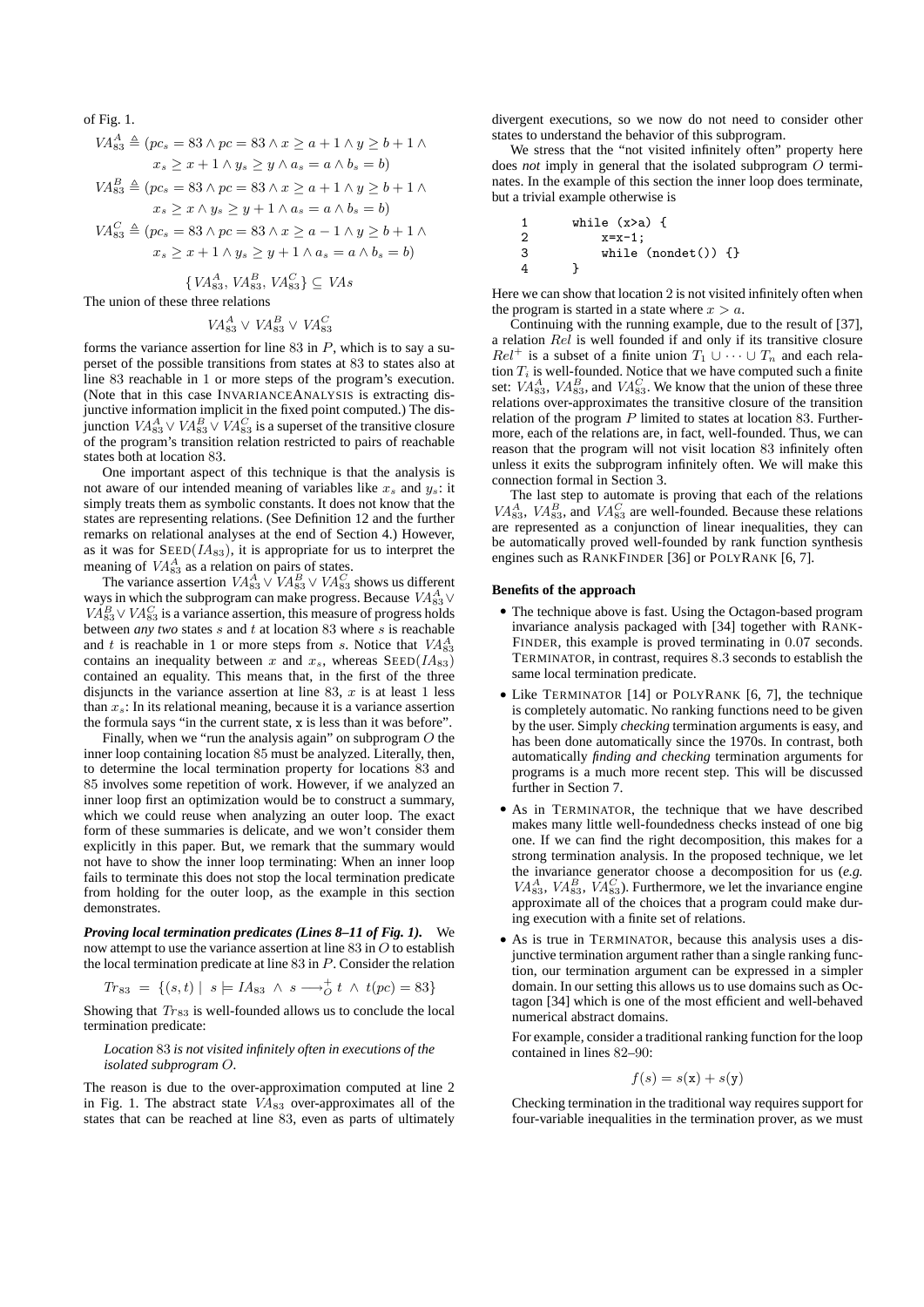prove  $R \subseteq T_f$ , where R is the loop's transition relation and

$$
T_f = \{(s, t) \mid f(s) \ge f(t) - 1 \land f(t) \ge 0\}
$$

*i.e.*

$$
T_f = \{(s, t) \mid s(\mathbf{x}) + s(\mathbf{y}) \ge t(\mathbf{x}) + t(\mathbf{y}) - 1 \land t(\mathbf{x}) + t(\mathbf{y}) \ge 0\}
$$

Notice the four-variable inequality (where  $s((x)$  and  $t((x)$  will be treated with different arithmetic variables):

$$
s(\mathbf{x}) + s(\mathbf{y}) \ge t(\mathbf{x}) + t(\mathbf{y}) - 1
$$

Thus, we cannot use the Octagon domain in this setting. We can in our setting because  $VA_{83}^A$ ,  $VA_{83}^B$ , and  $VA_{83}^C$  are simpler than  $T_f$ : they are all conjunctions of two-variable inequalities, such as  $x \leq x_s$  but not  $x + y > x_s$ .

- Although tools like RANKFINDER synthesize ranking functions, we do not need them—we simply need a Boolean result. This is in contrast to TERMINATOR, which uses the synthesized ranking functions to create new abstractions from counterexamples. As a consequence, any sound tool that proves wellfoundedness will suffice for our purposes.
- Our technique is robust with respect to arbitrarily nested loops, as we're simply using the standard program analysis techniques to prove relationships between visits to location 83. Even if the innermost loop did not terminate, we would still be able to establish the local termination predicate at location 83. For this reason our new analysis fits in well with termination decomposition techniques based on cutpoints [25].
- If the termination proof does not succeed due to the discovery of a non-well-founded disjunct, the remaining well-founded disjuncts are now in a form that can be passed to a tool like TERMINATOR—TERMINATOR can then use this as a better initial termination argument than its default one from which it will refine based on false counterexamples as described in [12].
- In contrast to TERMINATOR, VARIANCEANALYSIS seeds in a dynamic fashion. This means that *abstract* states are seeded after some disjunction has been introduced by the invariance analysis, which can improve precision and allows us to dynamically choose which variables to include in the seeding. In fact, an alternative method of approximating our core idea would be to first use the source-to-source transformation described in [13] on the input program and then apply an invariance analysis on the resulting program. We have found, though, that taking this approach results in a loss of precision.
- We do not need to check that the disjunction of the variance assertions forms a transition invariant—it simply holds by construction. In TERMINATOR this inclusion check is the performance bottleneck.

### **3. Concrete semantics and variance assertions**

In this section we give a precise account of the local termination predicates, their relation to well-foundedness for isolated programs, and the relation to variance assertions. These properties can be formulated exclusively in terms of concrete semantics.

### **3.1 Programs and loops**

DEFINITION 1 (Locations). *We assume a fixed finite set* L *of* program locations*.*

DEFINITION 2 (Programs). *A* program  $P \in \mathbb{P}$  *is a rooted, edgelabeled, directed graph over vertex set* L*.*

Programs are thought of as a form of control-flow graphs where the edges are labeled with commands which denote rela-



**Figure 3.** Graph representation of the program from Fig. 2, where we have circled a set of cutpoints. Note that assumptions involving nondet have been elided.

tions  $2^{(D_C \times D_C)}$  on program states  $D_C$ <sup>1</sup>. This formulation represents programs in a form where all control flow is achieved by nondeterministic jumps, and branch guards are represented with assumptions. For example, Fig. 3 shows a representation of the program from Fig. 2 in this form.

We use the following notation: We write  $P(\sigma)$  to indicate that there is a directed path in graph  $P$  through the ordered sequence of vertices  $\sigma$ . We write  $\cdot$  for sequence concatenation.

The control-flow graph structure of programs is used to define the notion of a set of cutpoints [25] in the usual way.

DEFINITION 3 (Cutpoints). *For a program* P*, a set* L *of* cutpoints *is a subset of* L *such that every (directed) cycle in* P *contains at least one element of* L*.*

#### **3.2 Isolation**

In order to formally describe the ISOLATE procedure from Fig. 1, we first must define several constructs over program control-flow graphs.

DEFINITION 4 (SCSG). *For a program* P *and set of cutpoints* L*, we define a set* SCSG(P, L) *of* strongly-connected subgraphs *of* P*:*

$$
\mathsf{SCSG}(P, L) \triangleq \bigcup_{\ell \in \mathbb{L}} \mathsf{mscsgd}(\ell)
$$

*where*  $O \in \text{mscsgd}(\ell)$  *iff* 

- *1.* O *is a non-empty, strongly-connected subgraph of* P*;*
- *2. all vertices in* O *are dominated by* `*, where for vertices* m *and n, n is* dominated by *m iff*  $P(r \cdot \sigma \cdot n)$  *implies*  $m \in \sigma$  *where r is the root vertex;*
- *3. every cycle in* P *(that is, a cycle in the control-flow graph, not in the executions of the program) is either contained in* O *or contains a cutpoint in* L *that is not in* O*; and*
- *4. there does not exist a strict supergraph of* O *that satisfies these conditions.*

<sup>&</sup>lt;sup>1</sup> The invariance analysis algorithm relies (via the ISOLATE operation) on being able to identify loops in programs. This led us to be explicit about control-flow graphs, rather than use the usual, syntax-free, formulation in terms of functions over concrete or abstract domain elements.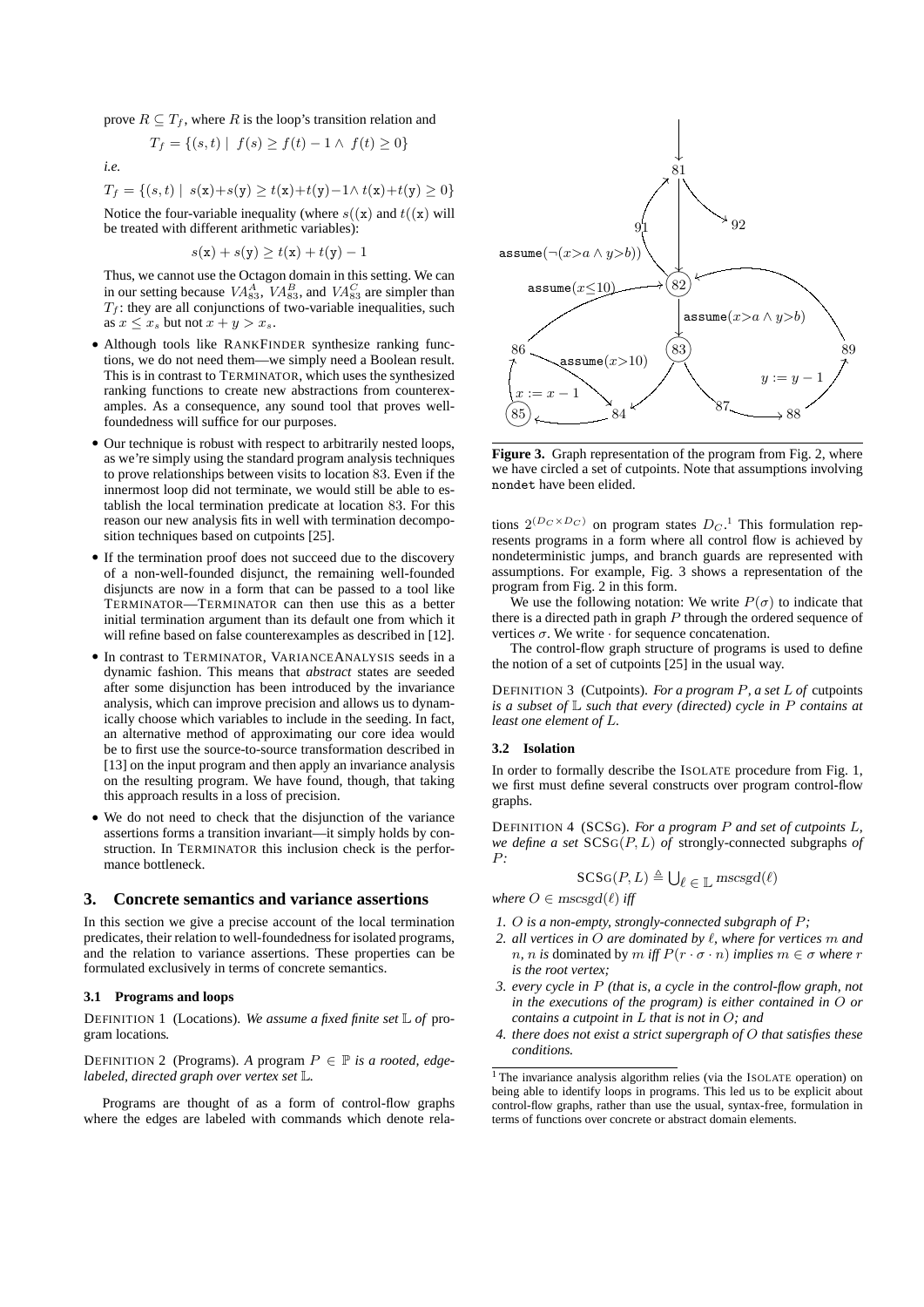For a well-structured program, and the set of cutpoints consisting of all locations just inside of loop bodies and recursive function call-sites, Definition 4 identifies the innermost natural loop containing  $\ell$ . This also handles non-well-structured but reducible loops, but does not allow isolation of non-reducible subgraphs (such as loops formed by gotos from one branch of a conditional and back). The subgraphs of  $P$  identified by  $SCSG(P, L)$  are the stronglyconnected components of P, plus some which are not maximal. Condition 2 limits the admitted non-maximal subgraphs to only those that, intuitively, are inner loops of a strongly-connected component. Condition 3 ensures that the allowed subgraphs are not at odds with the given set of cutpoints, which may force merging multiple loops together into one subgraph. Condition 4 ensures that the subgraph for a loop includes its inner loops. These sorts of issues are familiar from compilation [1, 2].

Note that the elements of  $SCSG(P, L)$ , being a superset of the strongly-connected components of  $\overrightarrow{P}$ , cover every cycle in (the control-flow graph of)  $P$ . Another point to note is that two elements of  $SCSG(P, L)$  are either disjoint or one is a subset of the other.

DEFINITION 5 (LP). *For a program* P*, set of cutpoints* L*, and location*  $\ell$ ,  $\text{LP}(P, L, \ell)$  *is the set of vertices of the smallest element of*  $SCSG(P, L)$  *which contains*  $\ell$ *.* 

As an example, if P is the program in Fig. 3, and  $L =$  $\{82, 83, 85\}, \; \text{SCSG}(P, L) = \{ \{84..86\}, \{82..90\}, \{81..91\} \},$ and we have:

$$
LP(P, L, 82) = \{81..91\}
$$
  
\n
$$
LP(P, L, 83) = \{82..90\}
$$
  
\n
$$
LP(P, L, 85) = \{84..86\}
$$

DEFINITION 6 (ISOLATE). *For program* P*, set of cutpoints* L*,* and program location  $\ell$ , ISOLATE( $P, L, \ell$ ) is the induced subgraph based on  $LP(P, L, \ell)$ . That is, the subgraph of P contain*ing only the edges between elements of*  $LP(P, L, \ell)$ *. The root of* ISOLATE $(P, L, \ell)$  *is*  $\ell$ *.* 

Informally, ISOLATE $(P, L, \ell)$  constructs a subprogram of P such that execution always remains within  $LP(P, L, \ell)$ .

Note that we have given mathematical specifications of, but not algorithms for computing, sets of cutpoints, SCSG, LP, etc. In practice efficient algorithms are available.

## **3.3 Local termination predicates**

We now develop the definition of a local termination predicate. To do so we must also develop notation for several fundamental concepts, such as concrete semantics.

DEFINITION 7 (Concrete semantics). *The concrete semantics of a program is given by:*

- *a set*  $D_C$  *of* program states, and
- *a function*  $\longrightarrow$ <sub>(.)</sub>:  $\mathbb{P} \rightarrow 2^{(D_C \times D_C)}$  *from programs to transition* relations*.*

*We use a presentation where program states include program locations, which we express with*

• *a function*  $pc_P : D_C \to \mathbb{L}$  *from program states to values of the* program counter*.*

*The transition relations are constrained to only relate pairs of states for which there is a corresponding edge in the program, that*  $is, s \longrightarrow_P t$  *implies*  $P(\mathsf{pc}_P(s) \cdot \mathsf{pc}_P(t))$ *.* 

When we associate a program P with a set  $I_P \subseteq D_C$  of *initial states* we will require that  $pc(s)$  is the root of the control-flow graph for each  $s \in I_P$ .

Recall from Section 2 that the local termination predicate at line 82 was informally stated as

*Line* 83 *is visited infinitely often only in the case that the program's execution exits the loop contained in lines* 82 *to* 90 *infinitely often.*

That is, the local termination predicate is a liveness property about location 83, which could be expressed in linear temporal logic [35] as:

$$
\Box(\Box \Diamond pc = 83 \implies \Diamond pc \not\in LP(P, L, 83))
$$

Next we formally define the notion of local termination predicate.

DEFINITION 8 (Local termination predicate (LT )). *For program P*, cutpoint set L, program location  $\ell$ , and set of initial states  $I_P$ ,

$$
\mathcal{LT}(P, L, \ell, I_P)
$$
 holds

*if and only if for any infinite execution sequence*

$$
s_0, s_1, ..., s_i, ...
$$
 with  $s_0 \in I_P$  and  $\forall i. s_i \longrightarrow_P s_{i+1}$ 

*for all*  $j \geq 0$ 

*if*  $\text{pc}(s_k) = \ell$  *for infinitely many*  $k > j$ *then*  $\textsf{pc}(s_{k'}) \notin \textsf{LP}(P, L, \ell)$  *for some*  $k' > j$ *.* 

We now define a variant of well-foundedness (of the concrete semantics) in which the domain and range of the relation is specialized to a given program location  $\ell$ .

DEFINITION 9 (WF). *For program* O*, program location* `*, and set of initial states*  $I_O$ *, we say that*  $WF(O, \ell, I_O)$  *holds iff for any infinite execution sequence*

 $s_0, s_1, ..., s_i, ...$  *with*  $s_0 \in I_O$  *and*  $\forall i.$   $s_i \longrightarrow_P s_{i+1}$ 

*there are only finitely many*  $j > 0$  *such that*  $pc(s_j) = l$ *.* 

The key lemma is the following, which links well-foundedness for an isolated loop to the  $\mathcal{LT}(P, L, \ell, I_P)$  property.

PROPOSITION 1 (Isolation). Let  $O = IsOLATE(P, L, \ell)$  and sup*pose*

- I<sup>P</sup> *is a set of initial states for program* P*, and*
- $I_O = \{t \mid \exists s \in I_P. s \longrightarrow_P^* t \land pc(t) = \ell\}.$

*If*  $WF(O, \ell, I_Q)$  *holds, then*  $LT(P, L, \ell, I_P)$  *holds.* 

*Proof:* Removing a finite prefix ending just before a state at  $\ell$ from a counterexample to  $\mathcal{LT}(P, L, \ell, I_P)$  yields a counterexample to  $W\mathcal{F}(O,\ell, I_O)$ . That is: Suppose by way of contradiction that  $W\mathcal{F}(O, \ell, I_O)$  and that  $\neg \mathcal{LT}(P, L, \ell, I_P)$ , that is, there exists an infinite execution sequence  $s_0, s_1, ..., s_i, ...$  with  $s_0 \in I_P$  and  $\forall i. s_i \longrightarrow_P s_{i+1}$  where there exists a  $j \geq 0$  such that  $\mathsf{pc}(s_k) = \ell$ for infinitely many  $k > j$  and  $\mathsf{pc}(s_{k'}) \in \overline{\mathrm{LP}}(P, L, \ell)$  for all  $k' > j$ . Consider the suffix  $s_{j'}, s_{j'+1}, ..., s_{j'+i}, ...$  of the infinite execution sequence for some  $j' \geq j$  such that  $\mathsf{pc}(s_{j'}) = \ell$ . Since  $\mathsf{pc}(s_{j'+i}) \in$  $LP(P, L, \ell)$  for all  $i > 0$ , and  $O = ISOLATE(P, L, \ell)$ , we have an execution sequence in  $O$  that visits  $\ell$  infinitely often. That is,  $s_{j'+0}, s_{j'+1}, ..., s_{j'+i}, ...$  with  $s_{j'} \in I_O$  and  $\forall i. s_i \longrightarrow_O s_{j'+i+1}$ such that  $\mathsf{pc}(s_{j'+k}) = \ell$  for infinitely many  $k > j$ . This contradicts  $WF(O, \ell, I_O).$ 

Finally, if an analysis can establish the validity of a complete set of local termination predicates, then this is sufficient to prove whole program termination.

PROPOSITION 2. Let L be a set of cutpoints for P and  $I_P$  be a set *of initial states. If, for each*  $\ell \in L$ ,  $\mathcal{LT}(P, L, \ell, I_P)$ *, then there is no infinite execution sequence starting from any state in*  $I_P$ *.*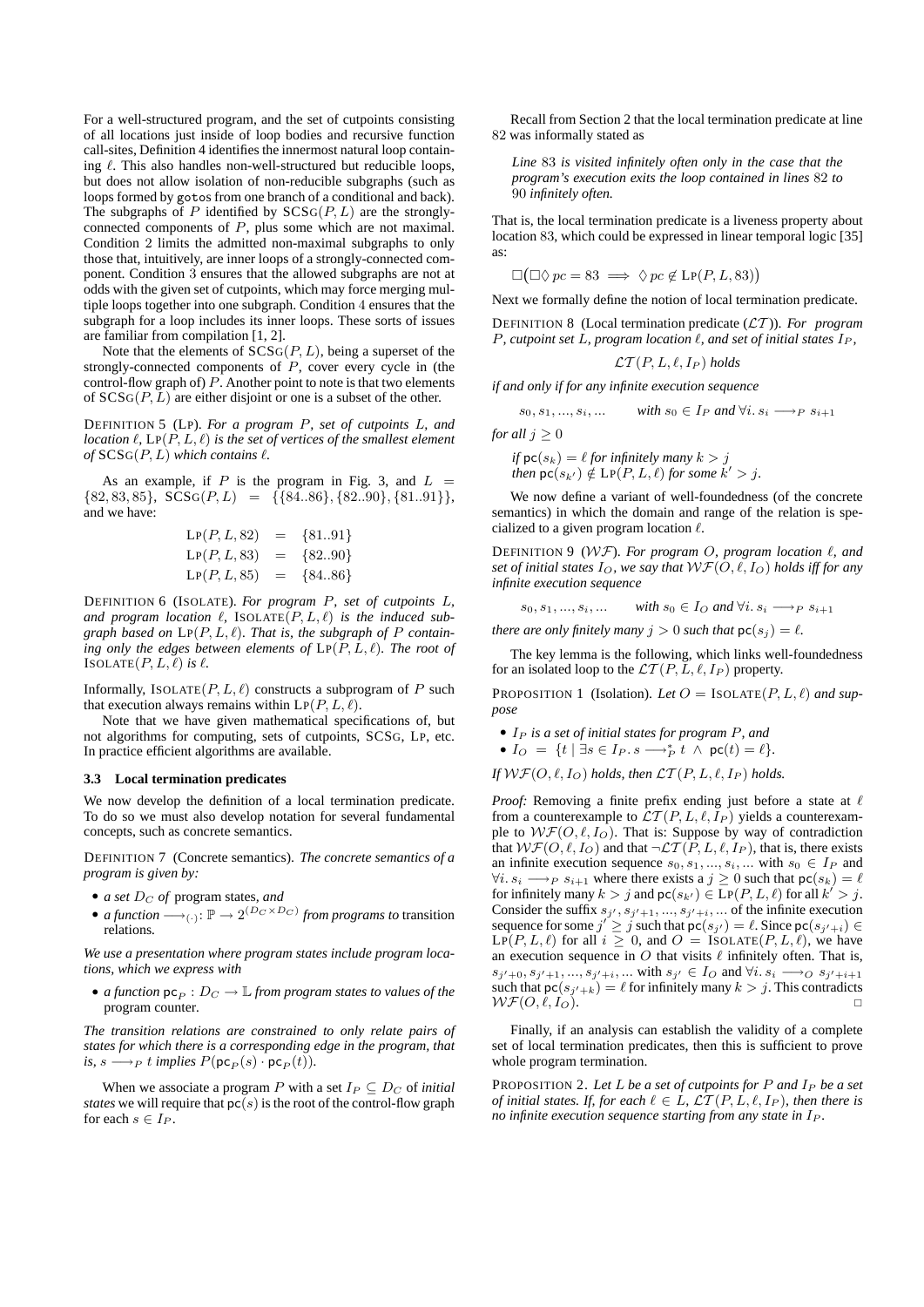*Proof:* Suppose for each  $\ell \in L$ ,  $\mathcal{LT}(P, L, \ell, I_P)$ . Suppose by way of contradiction that there is an infinite execution sequence:  $s_0, s_1, \ldots, s_i, \ldots$  with  $s_0 \in I_P$  and  $\forall i. s_i \longrightarrow_P s_{i+1}$ . Therefore at least one location is visited infinitely often. Each of the infinitelyoften visited locations  $\ell$  has an associated  $LP(P, L, \ell)$ . Let  $\ell'$  be an infinitely-often visited location whose set of locations  $\text{LP}(P, L, \ell')$ has cardinality not smaller than that of  $LP(P, L, \ell^{\prime\prime\prime})$  for any other infinitely-often visited location  $\ell'''$ . A consequence of the definition of  $\mathcal{LT}(P, L, \ell', I_P)$  is that execution must leave, and return to, the set (of control-flow graph locations)  $LP(P, L, \ell')$  infinitely often. Therefore there is a cycle  $C \subseteq \mathbb{L}$  in P which is not contained in  $LP(P, L, \ell')$  and, by Definition 4, contains an infinitelyoften visited cutpoint  $\ell''$  not in LP(P, L,  $\ell'$ ). [Definition 4 does not directly guarantee that  $\ell''$  is visited infinitely often, but since execution leaves and returns to  $LP(P, L, \ell')$  infinitely often, by a pigeonhole argument, at least one of the choices of cycle  $C$  must include an infinitely-often visited cutpoint. Without loss of generality we choose  $\ell''$ .] Therefore, since the elements of  $SCSG(P, L)$ cover every cycle of P, there must exist  $LP(P, L, \ell'')$  that contains C. Since C is not disjoint from  $LP(P, L, \ell')$  and contains  $\ell'' \notin \mathrm{LP}(P, L, \ell'), \mathrm{LP}(P, L, \ell') \subset \mathrm{LP}(P, L, \ell'').$  In particular,  $\text{LP}(P, L, \ell'')$  is larger than  $\text{LP}(P, L, \ell')$ . Now since it contains an infinitely-often visited cutpoint not in  $\text{LP}(P, L, \ell')$ , this contradicts the proof's assumption that  $LP(P, L, \ell')$  is maximal.

## **4. From Invariance Abstraction to Termination**

In this section we use abstract interpretation to formally define the items in the VARIANCEANALYSIS algorithm. We then link local termination predicates and well-foundedness for isolated programs to abstraction to prove soundness of VARIANCEANALYSIS.

#### **4.1 Abstract interpretations**

We will assume that an abstract interpretation [18, 19] of a program is given by two pieces of information. The first is an overapproximation of the individual transitions in programs, such as by a function STEP :  $\mathbb{P} \rightarrow 2^{D^{\sharp}} \rightarrow 2^{D^{\sharp}}$  that works on abstract states  $D^{\sharp}$ . STEP(P, X) typically propagates each state in X forward one step, in a way that over-approximates the concrete transitions of program  $P$ . The second is the net effect of what one gets from the overall analysis results, which may be a function INVARIANCEANALYSIS :  $\mathbb{P} \to 2^{D^{\sharp}} \to 2^{D^{\sharp}}$  that for program P, over-approximates the reflexive, transitive closure  $\longrightarrow_{P}^{*}$  of the concrete transition relation of P. INVARIANCEANALYSIS is typically defined in terms of STEP. However the details as to how they are connected is not important in this context. Widening or other methods of accelerating fixed-point calculations might be used [18]. In this paper we are only concerned with the net effect, rather than the way that INVARIANCEANALYSIS is obtained, and our formulation of over-approximation below reflects this. We do, however, presume that STEP and INVARIANCEANALYSIS are functions from programs to abstractions. This assumption allows the local variance analysis using ISOLATE.

If R is a binary relation then we use  $IMAGE(R, X)$  to denote its post-image  $\{y \mid \exists x \in X. xRy\}.$ 

DEFINITION 10 (Over-Approximation). *An* over-approximation A *of a concrete semantics*  $\longrightarrow$ <sub>(.)</sub> *over concrete states*  $D_C$  *is* 

- *a set*  $D^{\sharp}$  *of abstract states*
- *a function*  $\lbrack \cdot \rbrack : D^{\sharp} \rightarrow 2^{D_C}$
- *a function*  $\mathsf{pc}^\sharp : D^\sharp \to \mathbb{L}$
- *a function*  $STEP_{(.)}: \mathbb{P} \to 2^{D^{\sharp}} \to 2^{D^{\sharp}}$
- *a function* INVARIANCEANALYSIS<sub>(:)</sub> :  $\mathbb{P} \rightarrow 2^{D^{\sharp}} \rightarrow 2^{D^{\sharp}}$

*such that*

- *for all*  $X \subseteq D^{\sharp}$ . IMAGE( $\longrightarrow_{P}$ ,  $\llbracket X \rrbracket$ )  $\subseteq$   $\llbracket$ STEP $(P, X) \rrbracket$  *and*  $\text{IMAGE}(\longrightarrow^*_P, \llbracket X \rrbracket) \subseteq \llbracket \text{INVARIANCEANALYSIS}(P, X) \rrbracket$
- *if*  $s \in [a]$  *then*  $pc_P(s) = pc^{\sharp}(a)$ *.*

*where we use the point-wise lifting of*  $\lbrack \cdot \rbrack$  *to sets of abstract states:*  $\llbracket \cdot \rrbracket : 2^{D^{\sharp}} \to 2^{D_C}.$ 

We use a powerset domain due to the fact that most successful termination proofs must be path sensitive and thus we would like to have explicit access to disjunctive information.<sup>2</sup> Since we have lifted the meaning function  $\llbracket \cdot \rrbracket$  pointwise, it is distributive (preserving unions) as a map from  $2^{D^{\sharp}}$  to  $2^{D_C}$ . But, we are not requiring the analysis to be a (full) disjunctive completion.

In particular, note that we do not require distributivity, or even monotonicity, of INVARIANCEANALYSIS or STEP; thus, we can allow for acceleration methods that violate these properties [8, 20, 22]. Furthermore, we do not require that union be used at joinpoints in the analysis, such as at the end of if statements; our definition is robust enough to allow an over-approximation of union to be used. We have used the powerset representation simply so the result VAs in the VARIANCEANALYSIS algorithm gives us a collection of well-foundedness queries, allowing us to apply the result of [37]. If the invariance analysis is not disjunctive, then the VAs result set will be a singleton. In this case the variance analysis will still be sound, but will give us imprecise results.

Notice that this definition does not presume any relation between STEP and INVARIANCEANALYSIS, even though the latter is usually defined in terms of the former; the definition just presumes that the former over-approximates  $\longrightarrow_{P}$ , and the latter  $\longrightarrow_{P}^{*}$ . We have just put in minimal conditions that are needed for the soundness of our variance analysis.<sup>3</sup>

We do not assume that INVARIANCEANALYSIS $(P, X)$  always returns a finite set, even when  $X$  is finite. However, if the returned set is not finite when VARIANCEANALYSIS $(P, L, I^{\sharp})$  calls INVARIANCEANALYSIS $(P, X)$ , our variance analysis algorithm will itself not terminate.

#### **4.2 Seeding, well-foundedness, and ghost state**

We now specify seeding (SEED) and the well-foundedness check (WELLFOUNDED) used in the VARIANCEANALYSIS algorithm from Fig. 1. These comprise the additions one must make to an existing abstract interpretation in order to get a variance analysis by our method. Often, these are already implicitly present in, or easily added to, an invariance analysis. Throughout this section we presume that we have a concrete semantics together with an over-approximation as defined above.

Seeding is a commonly used technique for symbolically recording computational history in states. In our setting, the SEED operation in Fig. 1 is specific to the abstract domain. Therefore, instead of providing a concrete definition, we specify properties that each instance must satisfy. As a result, this gives significant freedom to the developer of the SEED/WELLFOUNDED pair, as we will see in Section 6 where we define the SEED/WELLFOUNDED pair for a shape analysis domain.

<sup>&</sup>lt;sup>2</sup> It might be possible to formulate a generalization of our theory without explicit powersets, using projections of certain disjunctive information out of an abstract domain; we opted for the powerset representation for its simplicity.

<sup>&</sup>lt;sup>3</sup> In fact, the variance analysis could be formulated more briefly using a single over-approximation of the transitive closure  $\longrightarrow_{P}^{+}$ , but we have found that separating INVARIANCEANALYSIS and STEP makes the connection to standard program analysis easier to see.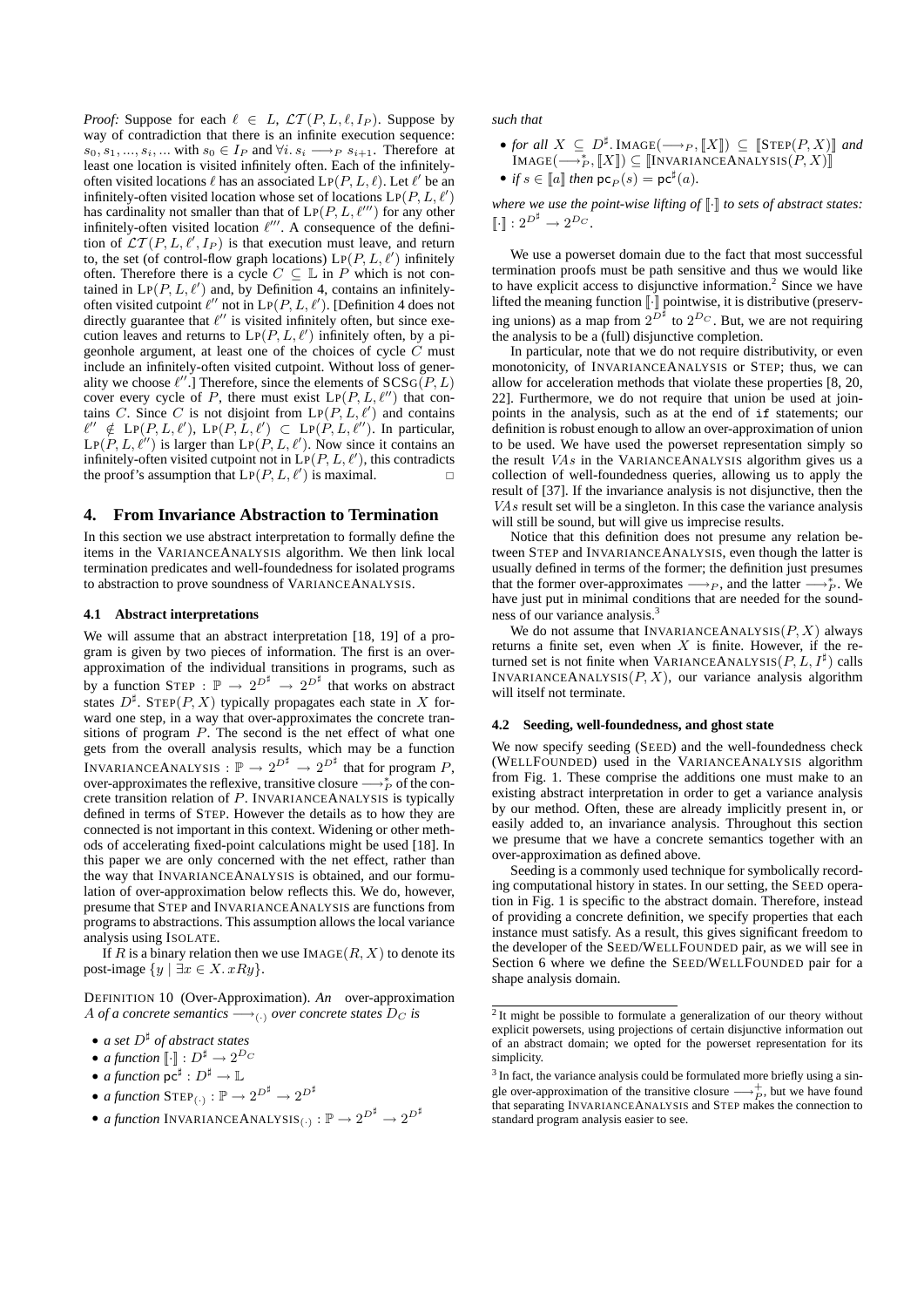After seeding has been performed, the VARIANCEANALYSIS algorithm proceeds to use the INVARIANCEANALYSIS to compute variance assertions over pairs of states. In the following development we formalize the encoding and interpretation between relations on pairs of states and predicates on single states.

First, we require a way to identify *ghost state* in the concrete semantics. [In the program logic literature (e.g, see Reynolds [39]), *ghost variables* are specification-only variables that are not changed by a program. We are formulating our definitions at a level where we do not have a description of the state in terms of variables, so we refer to *ghost state*, by analogy with ghost variable.]

DEFINITION 11 (Ghostly Decomposition). *A* ghostly decomposition *of the concrete semantics is a set*  $S_C$  *with* 

• *a bijection*  $\langle \cdot, \cdot \rangle : S_C \times S_C \rightarrow D_C$ 

*such that*

- $\langle g, p \rangle \longrightarrow_P \langle g', p' \rangle$  implies  $g = g'$ .
- $\langle g_1, p \rangle \longrightarrow_P \langle g_1, p' \rangle$  implies  $\langle g_2, p \rangle \longrightarrow_P \langle g_2, p' \rangle$ •  $p c_P \langle g_1, p \rangle = p c_P \langle g_2, p \rangle$

In  $S_C \times S_C$  we think of the second component as the real program state and the first as the ghost state. The first two conditions say that ghost state does not change, and that it does not impact transitions on program state.

Given a transition system it is easy to make one with a ghostly decomposition just by copying the set of states. We do not insist, though, that the bijection in the definition be an equality because transition systems are often given in such a way that a decomposition is possible without explicitly using a product. Typically, states are represented as functions  $\text{Var} \rightarrow \text{Val}$  from variables to values, and if we can partition variables into isomorphic sets of program variables and copies of them, then the basic bijection

$$
(A \to V) \times (B \to V) \cong (A + B \to V)
$$

can be used to obtain a ghostly decomposition. In fact, we will use this idea in all of the example analyses defined later.

Given a ghostly decomposition, we obtain a *relational* meaning  $\langle \langle a \rangle \rangle$ , which is just [ $\cdot$ ] adjusted using the isomorphism of the decomposition. Formally,

DEFINITION 12 (Relational Semantics). *For any*  $a \in D^{\sharp}$ , the re*lation*  $\langle \langle a \rangle \rangle \subseteq S_C \times S_C$  *is* 

$$
\langle\!\langle a \rangle\!\rangle \quad \triangleq \quad \{(g,p) \mid \langle g,p \rangle \in [ \! [ a ] \! ]\}
$$

We are using the notation  $\langle g, p \rangle$  here for an element of  $D_C$  corresponding to applying the bijection of a ghostly decomposition, reserving the notation  $(g, p)$  for the tuple in  $S_C \times S_C$ .

Using this notion we can formally define the requirements for the well-foundedness check in the algorithm of Fig. 1.

DEFINITION 13 (Well-Foundedness Check). *Suppose that* A *is an over-approximation of a program* P *with ghostly decomposition. Then a* well-foundedness check *is a map*

 $\operatorname{WELL} \mathrm{FOUNDED} : D^\sharp \to \{\mathtt{true},\mathtt{false}\}$ 

such that if  $WELL$ FOUNDED(a) then  $\langle \langle a \rangle \rangle$  is a well-founded rela*tion.*

Recall that a relation  $R$  is well founded iff there does not exist an infinite sequence p such that  $\forall i \in \mathbb{N}$ .  $(p_i, p_{i+1}) \in R$ . Then a wellfoundedness check must soundly ensure that the relation  $\langle \langle a \rangle \rangle$  on program states is well founded.

For our variance analysis to work properly it is essential that the abstract semantics work in a way that is independent of the ghost state.

DEFINITION 14 (Ghost Independence). *Suppose the concrete semantics has a ghostly decomposition. We say that*

• 
$$
a \in D^{\sharp}
$$
 is ghost independent if

$$
(g, p) \in \langle\!\langle a \rangle\!\rangle \implies \forall g'. \, (g', p) \in \langle\!\langle a \rangle\!\rangle
$$

i.e., *if the predicate* [[a]] *is independent of the ghost state. Also,*  $X \subseteq D^{\sharp}$  is ghost independent if each element of  $X$  is.

• *An over-approximation* preserves ghost independence *if* INVARIANCEANALYSIS(P, X) *is ghost independent whenever*  $X \subseteq D^{\sharp}$  is ghost independent.

The idea here is just that the abstract semantics will ignore the ghost state and not introduce spurious facts about it.

Curiously, our results do not require that STEP preserves ghost independence, even though it typically will. Preservation of ghost independence is needed, technically, only in the statement  $\overline{IAs}$  := INVARIANCEANALYSIS $(P, I^{\sharp})$  in the VARIANCEANALYSIS algorithm; for seeding to work properly we need that all the elements of Q are ghost independent if all the initial abstract states in  $I^{\sharp}$ are. The formal requirement on the SEED operation, which takes independence into account, is:

DEFINITION 15 (Seeding). *A* seeding function *is a map*

 $\text{Seed}: D^\sharp \rightarrow D^\sharp$ 

*such that if* a *is ghost independent and*  $(q, p) \in \langle \langle a \rangle \rangle$  *then*  $(p, p) \in$  $\langle\langle \text{SEED}(a)\rangle\rangle$ .

 $\text{SEED}(a)$  can be thought of as an over-approximation of the diagonal relation on program variables in  $\alpha$ . That is, we do not require that SEED exactly copy the state, which would correspond to  $\overline{\text{SEED}}(a) = \{(p, p)\}\$ instead of  $(p, p) \in \text{SEED}(a)$  in the definition.

### **4.3 Soundness**

To establish the soundness result, we fix:

- a concrete semantics with ghostly decomposition;
- an over-approximation that preserves ghost independence, with a seeding map and sound well-foundedness check;
- a program P and set of initial states  $I_P \subseteq D_C$ ;
- a finite set  $I^{\sharp} \subseteq D^{\sharp}$  of initial abstract states, each of which is ghost independent, and where  $I_P \subseteq [I^{\sharp}].$

THEOREM 1 (Soundness). *If* VARIANCEANALYSIS $(P, L, I^{\sharp})$  *of Fig. 1 terminates, for* L *a finite set of program locations; then upon termination,* LTPreds will be such that for each  $\ell \in L$  and  $s \in I_P$ ,  $\mathcal{LT}(P, L, \ell, I_P)$  *if*  $LTPreds[\ell] = \text{true}$ .

As an immediate consequence of Proposition 2 we obtain

COROLLARY 1. *Suppose* L *is a set of cutpoints. Assume that*  $LTPreds = \text{VARIANCEANALYSIS}(P, L, I^{\sharp})$ . In this case P ter*minates if*  $\forall \ell \in L$ .  $LTPreds[\ell] = \text{true}$ .

Now we give the proof of the theorem.

*Proof:* [Theorem 1] Consider  $\ell \in L$  and suppose  $LTPreds[\ell] =$ true on termination of VARIANCEANALYSIS. Let O = ISOLATE $(P, L, \ell)$  and

$$
I_O = \{t \mid \exists s \in I_P. s \longrightarrow_P^* t \land \mathsf{pc}(t) = \ell\}.
$$

We aim to show that  $W\mathcal{F}(O, \ell, I_O)$  holds. The theorem follows at once from this and Proposition 1.

Let 
$$
Tr_{\ell} \triangleq \{ (b, c) | \exists \langle g, b \rangle \in I_O
$$
  
 $\langle g, b \rangle \longrightarrow_O^+ \langle g, c \rangle \wedge pc(\langle g, c \rangle) = \ell \}$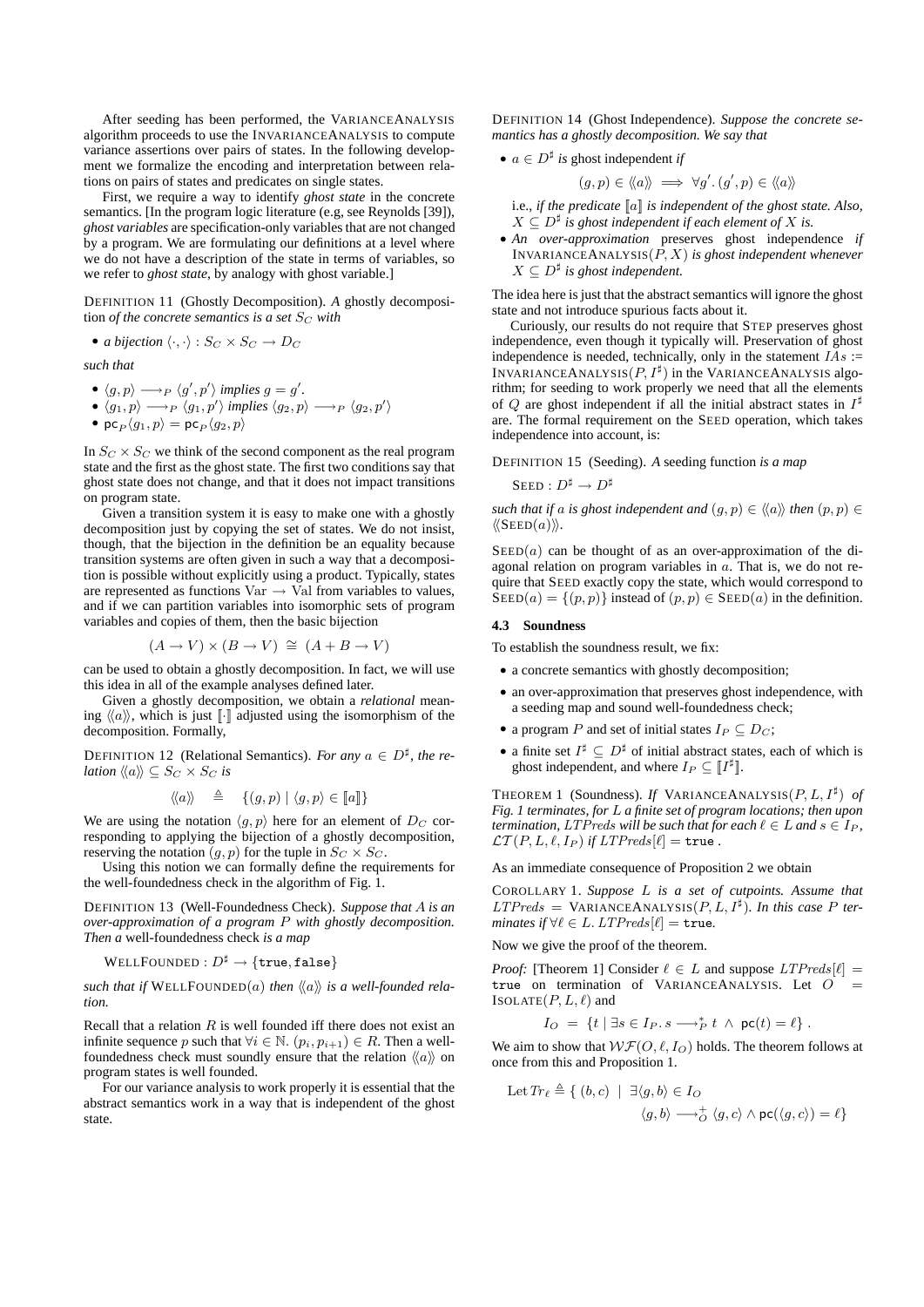Assume that the algorithm in Fig. 1 has terminated and that  $LTPreds[\ell] = \text{true}$ . First, we have a lemma:

If  $Tr_{\ell}$  is well founded then  $WF(O, \ell, I_Q)$  holds

This lemma is immediate from the transition conditions in Definition 11. So, by the lemma we will be done if we can establish that  $Tr_{\ell}$  is well founded. For convenience, we define:

$$
Locs(\ell_1, \ell_2) \triangleq \{(s, t) \mid pc(s) = \ell_1 \land pc(t) = \ell_2\}
$$

We need to show two things:

1. Wanted:  $\{\langle\langle r \rangle\rangle \cap \text{Locs}(\ell, \ell) | r \in VAs\}$  is a finite set of wellfounded relations.

VAs is clearly finite, as otherwise the algorithm would not terminate. Therefore we know that there exists a finite disjunctively well-founded decomposition of  $(\bigcup_{r \in VAs} \langle \langle r \rangle \rangle)$  $Locs(\ell, \ell)$  where, for each  $r \in VAs$ , WELLFOUNDED $(r)$  = true. This is due to Definition 13, which tells us that, for each  $r \in VAs, \langle\langle r \rangle\rangle$  is well-founded.  $\checkmark$ 

2. Wanted:  $Tr_{\ell} \subseteq \bigcup_{r \in VAs} \langle \langle r \rangle \rangle \cap \text{Locs}(\ell, \ell)$ .

Assume that there exist  $(b, c) \in Tr_{\ell}$ . That is: we have some  $\langle g, b \rangle \in I_O$  with  $\langle g, b \rangle \longrightarrow_O^+ \langle g, c \rangle$  and  $\mathsf{pc}(\langle g, c \rangle) = \ell$ . By over-approximation,  $\langle g, b \rangle \in \bigcup [IAs]$ . Thus, there exists a  $q \in \overline{IAs}$  such that  $\langle g, b \rangle \in [q]$ . Since the start states in  $I^{\sharp}$ are ghost independent, and INVARIANCEANALYSIS preserves ghost independence, we obtain that  $q$  is ghost independent. We obtain from Definition 15 that  $(b, b) \in \langle \langle \text{SEED}(q) \rangle \rangle$ . By ghostly decomposition,  $\langle b, b \rangle \longrightarrow_0^+ \langle b, c \rangle$ , and so by overapproximation for STEP followed by INVARIANCEANALYSIS, there exists  $r \in VAs$  where  $\langle b, c \rangle \in [r]$ . By the definition of  $\langle \langle \cdot \rangle \rangle$  this means that  $(b, c) \in \langle \langle r \rangle \rangle$ . Thus, because  $\mathsf{pc}(q) = \mathsf{pc}(r) = \ell, \ Tr_{\ell} \subseteq \bigcup_{r \in VAs} \langle \! \langle r \rangle \! \rangle \cap \mathrm{Locs}(\ell, \ell).$ 

We can now prove that  $Tr_{\ell}$  is well founded as follows. The two facts just shown establish that  $Tr_{\ell} \subseteq T_1 \cup \cdots \cup T_n$  for a finite collection of well-founded relations given by VAs (note that the union need not itself be well founded). Further, by the definition of  $Tr_{\ell}$  it follows that  $Tr_{\ell} = Tr_{\ell}^+$ . So we know  $Tr_{\ell}^+ \subseteq T_1 \cup \cdots \cup T_n$ for a finite collection of well-founded relations. By the result of [37] it follows that  $Tr_{\ell}$  is well founded.

We close this section with two remarks on the level of generality of our formal treatment.

*Remark: On Relational Abstract Domains.* A "relational abstract domain" is one in which relationships between variables (like  $x < y$  or  $x = y$ ) can be expressed. Polyhedra and Octagon are classic examples of relational domains, while the Sign and Interval domains are considered non-relational. The distinguishing feature of Sign and Interval is that they are *cartesian*, in the sense that the abstract domain tracks the cartesian product of properties of program variables ([15], p.10), independently. It has been suggested that our variance analyses might necessarily rely on having a relational (or non-cartesian) abstract domain, because in the examples above we use equalities to record initial values of variables.

But, consider the Sign domain. For each program variable  $x$  the Sign domain can record whether  $x$ 's value is positive, negative, or zero. If the value cannot be put into one of these categories, it is  $\top$ . We can define a seeding function, where  $\text{SEED}(F)$  assigns to each seed variable  $x_s$  the same abstract value as x. For example, if F is positive $(x) \wedge$  negative $(y)$  then SEED(F) is

positive $(x) \wedge$  negative $(y) \wedge$  positive $(x_s) \wedge$  negative $(y_s)$ 

This seeding function satisfies the requirements of Definition 15.

The Sign domain is an almost useless termination analysis; it can prove

while 
$$
(x < 0 \& k > 0)
$$
 x = x \* x + k;

but not a typical loop that increments or decrements a counter. We have mentioned it only to illustrate the technical point that our definition of seeding does not rely on being able to specify the equality between normal and ghost state. In this sense, our formal treatment is perhaps more general than might at first be expected.

A more significant illustration of this point will be given in Section 6.

*Remark: On Relational Analyses.* A "relational analysis" is one where an abstract element over-approximates a relation between states (the transition relation) rather than a set of individual states. This notion is often used in interprocedural analysis, for example in the Symbolic Relational Separate Analysis of [21]. (This sense of "relational" is not to be confused with that in "relational abstract domain"; the same word is used for distinct purposes in the program analysis literature.)

It has been suggested [17] that our use of ghost state above is a way to construct a relational analysis from a standard one (where states are over-approximated). Indeed, it would be interesting to rework our theory using a formulation of relational analyses on a level of generality comparable to standard abstract interpretation where, say, the meaning map had type  $\llbracket \cdot \rrbracket$  :  $D^{\sharp} \rightarrow 2^{D_C \times D_C}$ rather than  $\llbracket \cdot \rrbracket : D^{\sharp} \to 2^{D_C}$ . In this sense, our formal treatment here is probably not as general as possible; we plan to investigate this generalization in the future. Among other things, such a formulation should allow us to use cleverer representations of (overapproximations of) relations than enabled by our use of ghost state; see [21], Section 9, for pointers to several such representations.

#### **5. Variance analyses for numerical domains**

The pieces come together in this section. By instantiating VARI-ANCEANALYSIS with several numerical abstract domains, we obtain induced variance analyses and compare them to existing termination proof tools on benchmarks. As the results in Fig. 4 show, the induced variance analyses yield state-of-the-art termination provers. The two domains used, Octagon [34] and Polyhedra [23], where chosen because they represent two disparate points in the cost/precision spectrum of abstract arithmetic domains.

*Instances of* **SEED** *and* **WELLFOUNDED** *for numerical domains.* Before we begin, we must be clear about the domain of states. We presume that we are given a fixed finite set Var of variables with  $pc \in \text{Var}^4$  Concrete states are defined to be mappings from variables to values  $D_C \triangleq \text{Var} \rightarrow \mathcal{V}$  that (for simplicity of the presentation) are limited to a set of numerical values  $\mathcal V$  (where  $\mathcal V$ could be the integers, the real numbers, etc.). The abstract states  $D^{\sharp}$  are defined to be conjunctions of linear inequalities over V. We assume that each abstract state includes a unique equality  $pc = c$ for a fixed program location constant  $c$ . This gives us the way to define the projection  $pc^{\sharp}$  required by an over-approximation (Definition 10).

Next, in order to define seeding we presume that the variables in Var are of two kinds, *program variables* and *ghost variables*. The former may be referenced in a program, while the latter can be referenced in abstract states but not in programs themselves. The programs are just goto programs with assignment and conditional branching based on expressions with Boolean type (represented in flow-graph form as in Definition 2).

 $4$  For simplicity we are ignoring the issue of variables in  $F$  that are not inscope at certain program locations. This can be handled, but at the expense of considerable complexity in the formulation.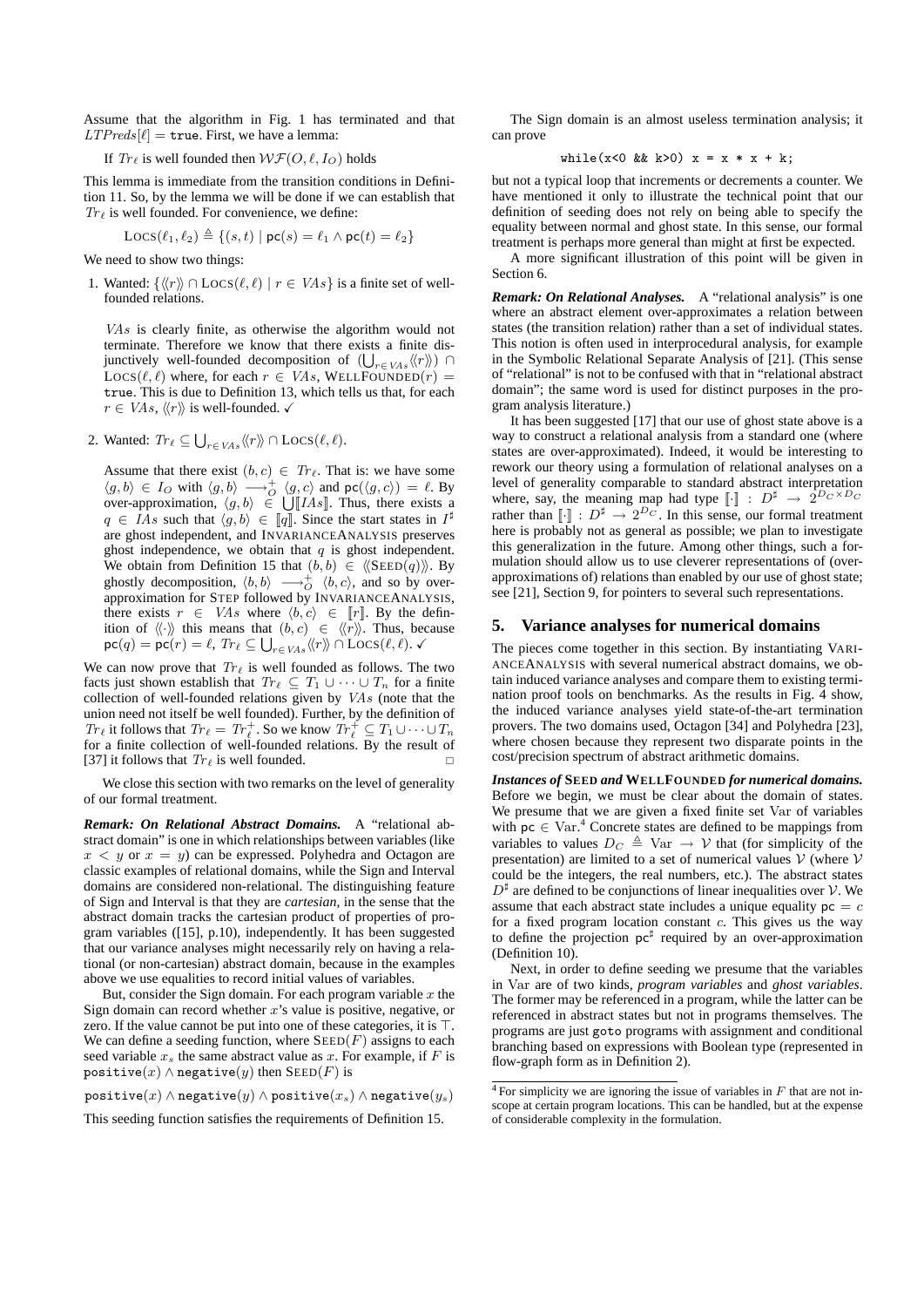We assume a disjoint partitioning GVar ∪ PVar of the set of variables Var where  $p \in \mathrm{PVar}$ . We presume a bijective mapping  $\rho$ : PVar  $\rightarrow$  GVar that associates ghost variables to program variables. This furnishes the isomorphisms

$$
\begin{aligned} (\text{GVar} \to \mathcal{V}) \times (\text{PVar} \to \mathcal{V}) \\ &\cong (\text{PVar} \to \mathcal{V}) \times (\text{PVar} \to \mathcal{V}) \cong \text{Var} \to \mathcal{V} \end{aligned}
$$

from which we obtain the bijection  $\langle \cdot, \cdot \rangle : S_C \times S_C \rightarrow D_C$ required by Definition 11 (where  $S_C = \text{PVar} \rightarrow \mathcal{V}$  and  $D_C =$  $Var \rightarrow V$ ).

At this point we have everything that is needed to define the SEED and WELLFOUNDED functions:

SEED(F)  $\triangleq$   $F \wedge \bigwedge_{v \in \text{PVar}} \{v = \rho(v)\}\$  $\text{WELLFOUNDED}(F) \triangleq \text{WFCHECK}(\rho(\text{PVar}), \text{PVar}, F)$ 

SEED uses  $\rho$  to add equalities between ghost and program variables. The well-foundedness check calls either RANKFINDER [36] or POLYRANK [6, 7], which take an input formula and then report whether or not the formula denotes a well-founded relation.

We will not give the explicit definitions of the semantics of concrete programs, or of the corresponding definitions of INVARIANCEANALYSIS and STEP on the particular abstract domains, referring instead to [23, 34]. The concrete dynamic semantics  $\longrightarrow_P$  satisfies the required conditions of Ghostly Decomposition (Definition 11) because ghost variables do not appear in programs. Because these variables are never modified by the program the functions STEP and INVARIANCEANALYSIS will preserve ghost independence of abstract states.

Furthermore, the seeding function in this section satisfies Definition 15. Also, WELLFOUNDED satisfies Definition 13 as a result of soundness of the well-foundedness checker (RANKFINDER [36] or POLYRANK [6, 7]). Thus we have given the definitions needed to obtain a specific variance analysis as an instance of the framework in the previous section.

*Example.* Let  $PVar = \{x, y, pc\}$ ,  $GVar = \{x_s, y_s, pc_s\}$ , and  $\rho = \{(x, x_s), (pc, pc_s), (y, y_s)\}\$ is a bijective mapping. Let s be the Octagon state  $x < y \land pc = 10$ . Thus,

 $\text{SEED}(s) = x \lt y \wedge pc = 10 \wedge x = x_s \wedge pc = pc_s \wedge y = y_s$ 

If we execute the command sequence

 $x := x + 1$ ; assume $(x < y)$ ; goto 10

from  $s$ , the abstract transfer function should produce a state  $q$ :

 $q \triangleq x < y \wedge pc = 10 \wedge x \geq x_s + 1 \wedge pc_s = pc \wedge y_s = y$ 

 $\langle \langle q \rangle \rangle$  is a well-founded relation because x is increasing while being less than  $y$ , and  $y$  is unchanging;  $x$  cannot increase forever and yet remain less than an unchanging y. Indeed, when RANKFINDER is passed this formula with the ghost and program variables as the "from" and "to" variables, it reports that it can find a ranking function—confirming that  $\langle \langle q \rangle \rangle$  is a well-founded relation.

*Experiments.* In order to evaluate the utility of our approach for arithmetic domains we have instantiated it using analyses based on the Octagon and Polyhedra domains and then compared these analyses to several known termination tools. The tools used in the experiments are as follows:

**O)** OCTATERM is the variance analysis induced by OCTANAL [34] composed with a post-analysis phase (see below). OCTANAL is included in the Octagon domain library distribution. During these experiments OCTATERM was configured to return "Terminating" in the case that each of the variance assertions inferred entailed their corresponding local termination predicate. The WFCHECK operation was based on RANKFINDER.

- **P)** POLYTERM is the variance analysis similarly induced from an invariance analysis POLY based on the New Polka Polyhedra library  $[30]$ <sup>5</sup>
- **PR)** A script suggested in [5] that calls the tools described in the POLYRANK distribution [6, 7] with increasingly expensive command-line options.
- **T)** TERMINATOR [14].

These tools, except for TERMINATOR, were all run on a 2GHz AMD64 processor using Linux 2.6.16. TERMINATOR was executed on a 3GHz Pentium 4 using Windows XP SP2. Using different machines is unfortunate but somewhat unavoidable due to constraints on software library dependencies, etc. Note, however, that TER-MINATOR running on the faster machine was still slower overall, so the qualitative results are meaningful. In any case, the running times are somewhat incomparable since on failed proofs TERMI-NATOR produces a counterexample path, OCTATERM and POLY-TERM give a suspect pair of states, while POLYRANK gives no information. Also, note that the script used to call POLYRANK will never terminate for a divergent input program; the tool may quickly fail for a given set of command-line options, but the script will simply try increasingly expensive options forever.

Fig. 4 contains the results from the experiments performed with these provers. For example, Fig. 4(a) shows the outcome of the provers on example programs included in the OCTANAL distribution. Example 3 is an abstracted version of heapsort, and Example 4 of bubblesort. In this case OCTATERM is the clear winner of the tools. POLYRANK performs poorly on these cases due to the fact that any fully-general translation scheme from programs with fullfledged control-flow graphs to POLYRANK's input format will at times confuse the domain-specific rank-function search heuristics used in POLYRANK.

Fig. 4(b) contains the results from experiments with the 4 tools on examples from the POLYRANK distribution.<sup>6</sup> The examples can be characterized as small but famously difficult (*e.g.* McCarthy's 91 function). We can see that, in these cases, neither TERMINATOR nor the induced provers can beat POLYRANK's hand-crafted heuristics. POLYRANK is designed to support very hard but also carefully expressed examples. In this case each of these examples from the POLYRANK distribution are written such that POLYRANK's heuristics find a termination argument.

Fig. 4(c) contains the results of experiments on fragments of Windows device drivers. These examples are small because we currently must hand-translate them before applying all of the tools but TERMINATOR. In this case OCTATERM again beats the competition. However, we should keep in mind that the examples from this suite that were passed to TERMINATOR contained pointer aliasing, whereas aliasing was removed by hand in the translations used with POLYRANK, OCTATERM and POLYTERM.

From these experiments we can see that the technique of inducing variance analyses with VARIANCEANALYSIS is promising. For programs of medium difficulty (*i.e.* Fig. 4(a) and Fig. 4(c)), OCTATERM is many orders of magnitude faster than the existing program termination tools for imperative programs.

*Remark: On Octagon versus Polyhedra for variance analysis.* Example 1 from Fig. 4(b) demonstrates that, by moving to a more precise abstract domain (*i.e.* moving from Octagon to Polyhedra), we get a more powerful induced variance analysis. For another

<sup>5</sup> POLY uses the same code base as OCTANAL but calls an OCaml module for interfacing with New Polka, provided with the OCTANAL distribution.  $6$  Note also that there is no benchmark number 5 in the original distribution.

We have used the same numbering scheme as in the distribution so as to avoid confusion.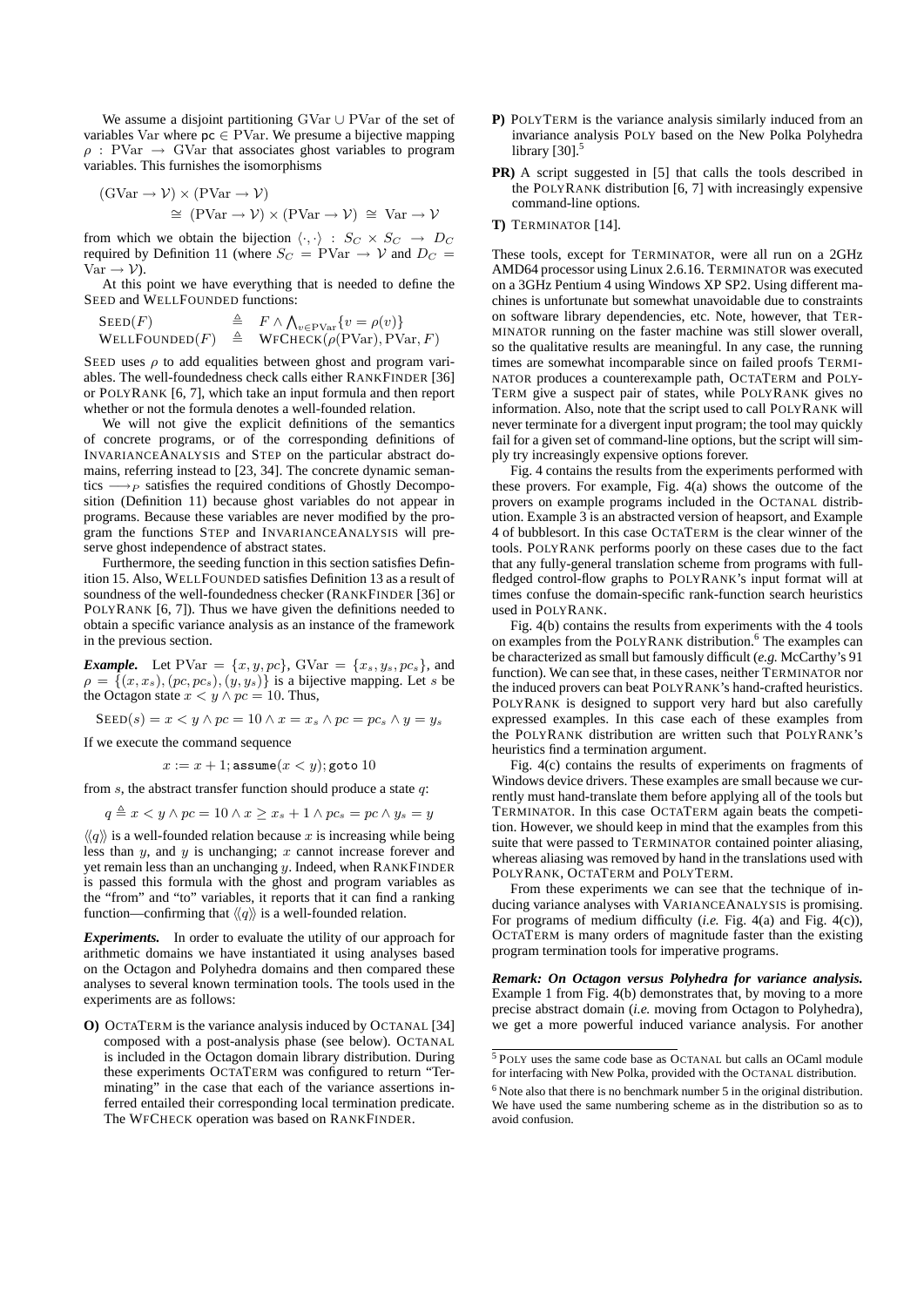|    |      |  | 0.08 | 6.03  |   | 1.02 |   | 0.16  |      |  |  |
|----|------|--|------|-------|---|------|---|-------|------|--|--|
|    | 1.40 |  | 1.30 | 10.90 |   |      |   | 1.80  | 1.89 |  |  |
| PR | 0.02 |  | 0.01 | T/O   | - | T/O  | - | T/O   | T/O  |  |  |
| m  | 0.21 |  | 4.93 | T/O   | - | T/O  | - | 33.24 | 3.98 |  |  |

**(a)** Results from experiments with termination tools on arithmetic examples from the Octagon Library distribution.

| v                        | U. 30                 | 0.05             | 0.11 | 0.50          | 0.10     | v.i   | 0.16 | 0.14                     | ∪.JJ |   | 0.86           | 0.14          |  |
|--------------------------|-----------------------|------------------|------|---------------|----------|-------|------|--------------------------|------|---|----------------|---------------|--|
| $\overline{\phantom{a}}$ | 4.42                  | 0.82             | 0.06 | ാ<br><u>.</u> | 2.61     | 1.28  | 0.24 | 1.36                     | 1.69 |   | 1.56           | 1.05          |  |
| <b>PR</b>                | $\sim$ $\sim$<br>∪.∠⊥ | ົ 1 ຕ<br><u></u> | 0.44 | .62           | 3.88     | v. 11 | 2.02 | $\sim$<br>$\sim$<br>1.JJ | 10.J |   | $\overline{ }$ | $\sim$<br>∪.⊥ |  |
|                          | – ⊃ ⊃ • — –           |                  |      |               | <b>.</b> | T/O   | T/O  | T/6                      | T/O  | - | T/O            | 10.31         |  |

**(b)** Results from experiments with termination tools on arithmetic examples from the POLYRANK distribution.

|    |               | ∸         |        |                       |   |        |                          |               |               |   |        |              |              |      |   |                           |  |
|----|---------------|-----------|--------|-----------------------|---|--------|--------------------------|---------------|---------------|---|--------|--------------|--------------|------|---|---------------------------|--|
| v  | 1.42          | 6<br>1.01 | ⊵      | 0.47                  | ⊵ | v. 1 v |                          | 0.06          | <u></u>       |   | 0.50   |              | v. <i>J∠</i> | 0.17 | ◡ | U.I                       |  |
|    | 4.66          | .<br>0.3J | ⊵      | 1.48                  | ⊵ | 1.10   |                          | 1.30          | 1.60          |   | 2.65   |              | 1.89         |      | ◡ | $\mathcal{L}$<br>$\cdots$ |  |
| PR | $T/\cap$<br>ັ | T/O       | $\sim$ | T/O                   | - | T/O    | $\overline{\phantom{a}}$ | $0.10\,$      | $T/\cap$<br>ັ | - | T/O    | $\equiv$     | T/C          | T/G  | - | 0.31                      |  |
| m  | 10.44         |           | ⊭      | $20^{\circ}$<br>20.05 | К | 4.05   |                          | 63<br>$1 - 0$ | 167.1.        |   | 298.45 | $\checkmark$ | 76 V<br>AAA  | T/C  |   | ാ<br>-----                |  |

**(c)** Results from experiments with termination tools on small arithmetic examples taken from Windows device drivers. Note that the examples are small as they must currently be hand-translated for the three tools that do not accept C syntax.

**Figure 4.** Experiments with 4 termination provers/analyses. **O** is used to represent OCTATERM, an Octagon-based variance analysis. **P** is POLYTERM, a Polyhedra-based variance analysis. The **PR** rows represent the results of POLYRANK [5]. **T** represents TERMINATOR [14]. Times are measured in seconds. The timeout threshold was set to 500s.  $\checkmark$  ="a proof was found". †="false counterexample returned". T/O  $=$  "timeout".  $\oslash$  "termination bug found". Note that pointers and aliasing from the device driver examples were removed by a careful hand translation when passed to the tools **O**, **P**, and **PR**.

example of how the Polyhedra-based variance analysis is more precise, consider the following program fragment:

```
while(x+y>z) {
    if(nondet()) {
        x=x-1;} else {
        if(nondet()) {
            y=y-1:
        } else {
            z=z+1:
        }
    }
}
```
POLYTERM can prove that this program is terminating when execution starts in a state where both  $x$  and  $y$  are larger than  $z$ , but OCTATERM reports a false bug because the Octagon domain only tracks two-variable inequalities.

*Remark: On Disjunction.* As mentioned above, if the underlying abstract domain of an induced termination analyzer does not support some level of disjunction, then the termination analysis results are likely to be quite imprecise. Because disjunctive completion is expensive (exponential) and there is no canonical solution, abstract orders and widening operations must be tailored for the application. For our present empirical evaluation we use an extraction method after the fixed-point analysis has been performed in order to find disjunctive invariance/variance assertions. The precise degree of dependence that termination proofs have on disjunctive completion, or an approximation thereof, is an important direction for future work that we hope the existence of the VARIANCEANALYSIS algorithm will catalyze.

# **6. Variance analyses from shape analyses**

SONAR [3] is an invariance analysis tool which tracks the sizes of summarized or abstracted heap structures. SONAR was first used in the MUTANT termination prover, which implements an algorithm from which that in Fig. 1 is generalized. MUTANT has been used to prove the termination of Windows OS device driver dispatch routines whose termination depends on arguments about the changing shape of the heap during the dispatch routine's execution. Due to isolation, SONAR's induced variance analysis (*i.e.,* the analysis resulting from SONAR and Fig. 1) is more powerful than the original MUTANT. As an example consider the following loop where we assume, before entering into the loop, that  $x$  is a pointer to a circular list:

```
\begin{array}{ccc} 1 & z = x; \\ 2 & \text{do} \end{array}2 do {
3 z = z->next;
4 y = z;5 while (y := x) {
6 y = y->next;7 }
8 } while (z != x)
```
SONARTERM can prove this example terminating, while MUTANT cannot.

SONARTERM is an interesting case of an induced variance analysis, as it demonstrates how SEED does not need to be the most precise approximation of the diagonal relation, and it is also an example of how WELLFOUNDED can do additional abstraction on an already abstract state before attempting to prove it well-founded.

Elements of SONAR's abstract domain  $\overline{D}^{\sharp}$  are of the form  $\Pi \wedge \Sigma$ , where  $\Sigma$  is a spatial formula represented as a  $*$ -conjoined set of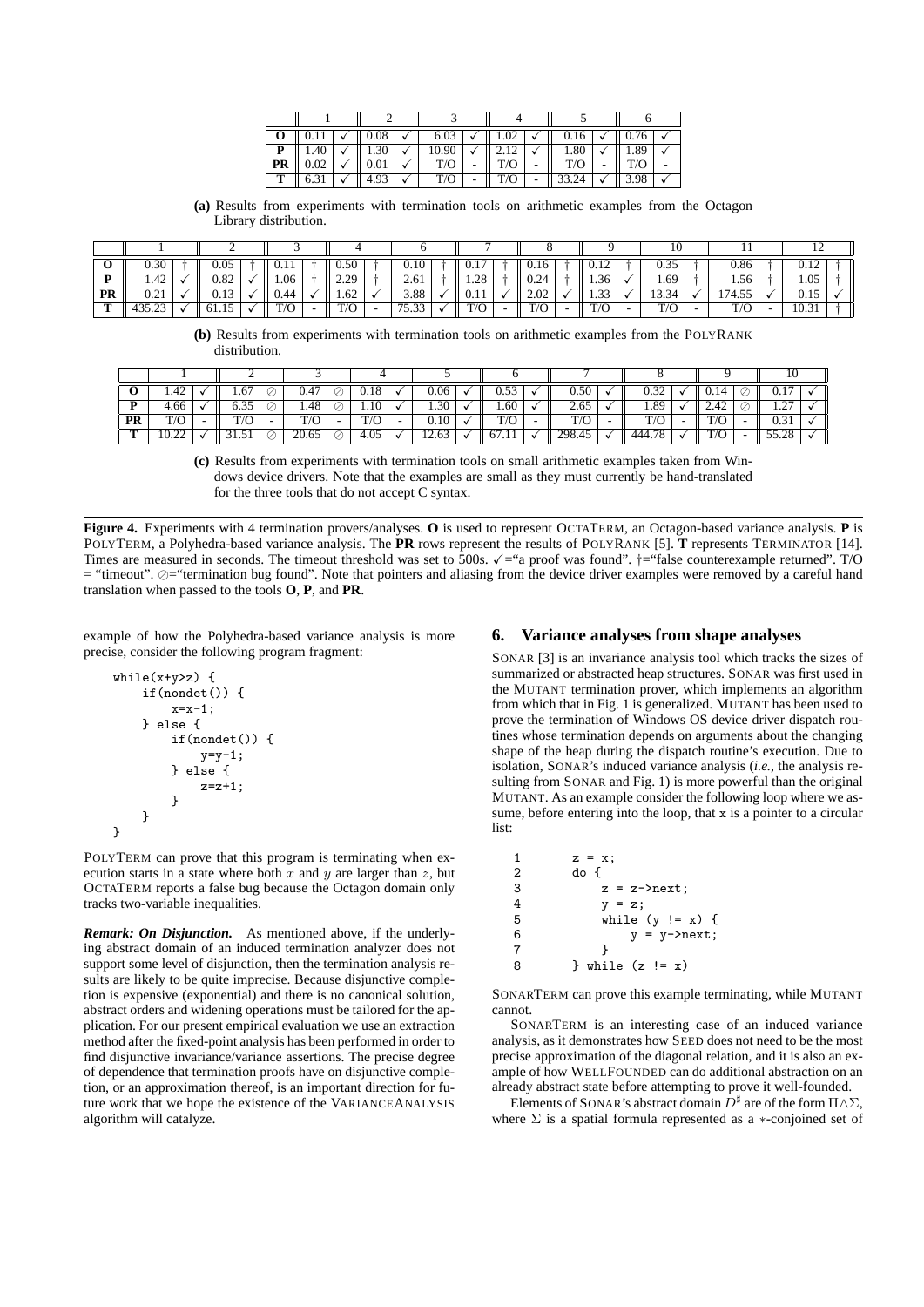possibly inductive predicates expressed in separation logic [40], and  $\Pi$  is a conjunction of arithmetic inequalities over variables DVar that describe the number of inductive unwindings (depth) of the inductive predicates in  $\Sigma$ . SONAR is path-sensitive in a way that can be expressed as a control flow based trace partitioning [33] where the analyzer dynamically computes a partition by merging partitions when the reachable states can still be precisely represented. Alternately, this trace partitioning can be seen as a dynamically computed control-flow graph elaboration *a la* [41]. As for the numerical domains, in order to define the projection  $pc^{\sharp}$  required by an over-approximation (Definition 10), we assume that the Π part of each abstract state includes a unique equality  $pc = c$  for a fixed program location constant c.

Before presenting the details of the SONAR instantiation we begin with a small example. Consider an abstract state s such that

$$
s \triangleq \mathsf{ls}^k(x, y) * \mathsf{ls}^{k'}(y, x) \land k > 0 \land k' > 0
$$

This is an invariant of the loop at line 5 of the example above and, informally speaking, s states that  $x$  is a pointer to a linked list segment such that following the trail of pointers in the next fields for k steps (for some k) will lead to a node at address  $y$ . Note that, if we follow the next fields from  $y$  (for  $k'$  steps), we will get back to the original node at x. Additionally, due to the  $\ast$ , we know that there is no aliasing between the first and second lists: they occupy disjoint memory. In this case  $\text{SEED}(s)$  equals:

$$
\mathsf{ls}^k(x,y) * \mathsf{ls}^{k'}(y,x) \wedge k{>}0 \wedge k'{>}0 \wedge k{=}k_s \wedge k'{=}k_s'
$$

Note that we are only copying arithmetic variables, not pointers. If we symbolically execute this new state through the instruction sequence  $y = y$ ->next; assume(y!=x); then this could lead to the symbolic state  $s'$  (amongst others):

$$
s' \triangleq \mathsf{ls}^k(x,y) * \mathsf{ls}^{k'}(y,x) \wedge k_s {>} 0 \wedge k'{>} 0 \wedge k {=} k_s {+} 1 \wedge k'{=} k_s' {-} 1
$$

WELLFOUNDED $(s')$  will project a relation between states  $(k_s, k'_s)$ and  $(k, k')$  such that

$$
k_s{>}0 \wedge k'{>}0 \wedge k{=}k_s{+}1 \wedge k'{=}k'_s{-}1
$$

This relation can be proved well-founded by both RANKFINDER and POLYRANK.

*Instance of* **SEED** *and* **WELLFOUNDED***.* For SONARTERM, we assume a partitioning GVar ∪ PVar of the set of variables Var, and assume a set of depth variables  $DVar \subset PVar$ . We assume that  $pc \in \text{PVar} \setminus \text{DVar}$ , and that the program neither reads from nor writes to the ghost variables GVar. The set of concrete program states  $D<sub>C</sub>$  is then defined:

| $GStack \triangleq GVar \rightarrow Val$ | $PStack \triangleq PVar \rightarrow Val$               |  |  |  |  |  |  |  |
|------------------------------------------|--------------------------------------------------------|--|--|--|--|--|--|--|
| $Stack \triangleq Var \rightarrow Val$   | Heap $\triangleq$ Loc $\rightarrow$ <sub>fin</sub> Val |  |  |  |  |  |  |  |
| $GState \triangleq GStack \times Heap$   | $PState \triangleq PStack \times Heap$                 |  |  |  |  |  |  |  |
| $D_C \triangleq$ Stack $\times$ Heap     |                                                        |  |  |  |  |  |  |  |

We assume a bijective mapping  $\rho$ : PVar  $\rightarrow$  GVar, thus giving us an isomorphism

GStack × PStack ∼= PStack × PStack ∼= Stack

which then yields isomorphisms

GState × PState ≅ PState × PState ≅  $D<sub>C</sub>$ 

to obtain  $\langle \cdot, \cdot \rangle$  :  $S_P \times S_P \rightarrow D_C$  (where  $S_P$  = PState), the bijection required by a Ghostly Decomposition (Definition 11).

The following four equations define an instantiation for the operations required to induce a variance analysis from SONAR:

$$
\begin{array}{rcl}\n\text{SED}(\Pi \wedge \Sigma) & \triangleq & (\Pi \wedge \Sigma \wedge \bigwedge_{v \in fDV(\Pi \wedge \Sigma)} \{v = \rho(v)\}) \\
\text{SED}(\top) & \triangleq & \top\n\end{array}
$$

WELLFOUNDED( $\Pi \wedge \Sigma$ )  $\triangleq$  WFCHECK( $\rho$ (DVar), DVar,  $\Pi$ ) WELLFOUNDED(T)  $\triangleq$  false

where fDV( $\Pi \wedge \Sigma$ ) denotes the set of depth variables appearing in  $\Pi \wedge \Sigma$ , and WFCHECK could be tools such as POLYRANK or RANKFINDER. The domain element  $\top$  is used in SONAR to represent the case where memory-safety could not be established by the abstract interpretation. Notice that these definitions ignore the spatial part  $\Sigma$ , and treat only the depth variables. In particular, WELLFOUNDED is constant in the spatial part, and SEED plants no information about the spatial part. In this way, SEED is not the best approximation of the diagonal relation, and so is an example that exercises the looseness of Definition 15.

The bijection for ghostly decomposition and WELLFOUNDED/ SEED operations just defined are the necessary additions to the SONAR invariance analysis to obtain the SONARTERM variance analysis. We refer to [3] for the remaining details of the SONAR analysis.

### **7. Related work**

A number of termination proof methods and tools have been reported in the literature. Examples include the size-change principle for purely functional programs (*e.g.* [31]), the dependency pairs approach for term-rewrite systems (*e.g.* [26]), rank-function synthesis for imperative programs with linear arithmetic assignments (*e.g.* [6, 9, 10, 42, 38]) and even non-linear imperative programs [16]. Many of these tools and techniques use specific and fixed abstractions. The size-change principle, for example, builds an analysis around the program's call-graph. Rank-function synthesis techniques, for example, support limited control-flow graph structures (*e.g.* single unnested while loops, perhaps without conditionals), meaning that support for general purpose programs requires an abstraction before rank synthesis can be performed. The work presented here is not tied to a fixed abstraction.

This paper generalizes the previous work on MUTANT in [3]. Thus, given that it is a generalization, some overlap in contributions is to be expected. SONAR's induced variance analysis, SONARTERM, is unique to this paper and is also more accurate than MUTANT. There, we described a specific termination checking tool, concentrating on a particular domain (shape analysis) and focusing much of our attention to the underlying invariance analysis used (SONAR). Here, we introduce the notion of variance analysis, describe a general method of implementing the analysis with invariance analyses, show the general algorithm at work in several contexts, and give a proof of the soundness of parameterized variance analyses. These contributions are all unique to the new work.

The work in this paper builds on the fundamental result of [37] on disjunctively well-founded relations, which shows that a relation  $Rel$  is well-founded if and only if its transitive closure  $Rel^+$  is a subset of a finite union  $T_1 \cup \cdots \cup T_n$  of well-founded relations (called a transition invariant). The result in [37] led to a method of constructing termination arguments using counterexample-guided refinement [12]. The idea is that when an inclusion check  $R^+ \subseteq$  $T_1 \cup \cdots \cup T_i$  fails (so that we do not have an over-approximation), a counterexample can be used to produce a new well-founded relation  $T_{i+1}$ . Then if the inclusion  $R^+ \subseteq T_1 \cup \cdots \cup T_i \cup$  $T_{i+1}$  holds, well-foundedness of R has been established; if not the abstraction can be refined again using a counterexample.

TERMINATOR is a symbolic model checker for termination and liveness properties that is based on this idea, as described in [11,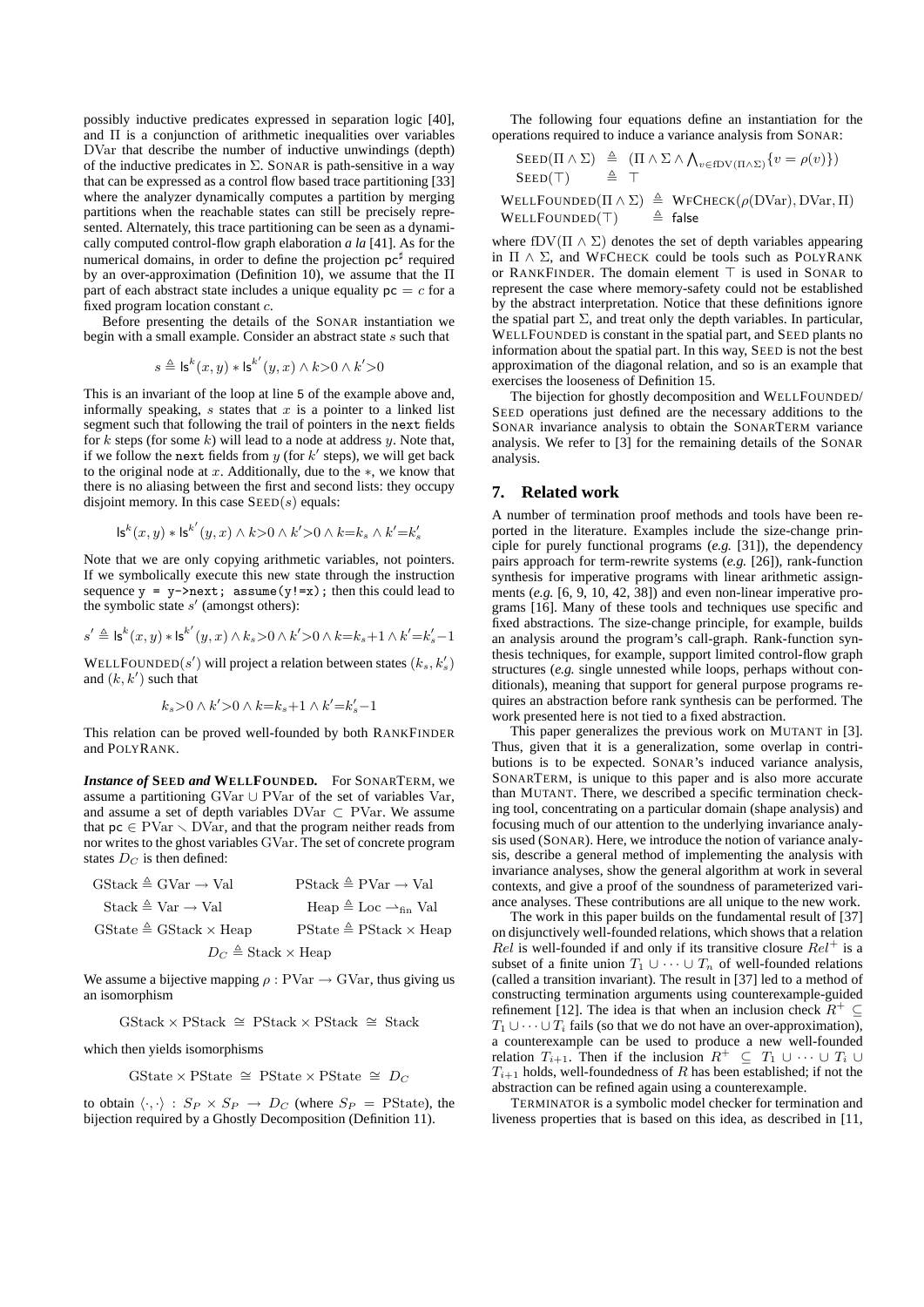13, 14]. The difficulty in TERMINATOR is that checking the validity of the termination argument (*i.e.* checking the invariance property that proves the validity of the termination argument) is extremely expensive. This was shown in Section 5, which presents the first known experimental evaluation of tools like TERMINATOR and POLYRANK.

In contrast, here we directly compute an over-approximation,  $T_1 \cup \cdots \cup T_n$ , where the inclusion  $R^+ \subseteq T_1 \cup \cdots \cup T_n$  holds by construction. Unlike in TERMINATOR, the  $T_i$  are not guaranteed to be well-founded: we have to check that. As we have seen, this has some advantages as regards speed and the ability to tune precision.

The work here takes the opposite perspective from TERMINA-TOR. We show how an over-approximating  $T_1 \cup \cdots \cup T_n$  can quickly be computed using an off-the-shelf abstract interpretation. We do not need to check the inclusion, as TERMINATOR must, because it holds by construction. But we must still check that each  $T_i$  is well-founded. So, although justified by the same result on disjunctively well-founded relations, we use of this result in a fundamentally different way than does TERMINATOR: we get over-approximation by construction, but have to check for wellfoundedness, while TERMINATOR's candidate termination arguments  $T_1 \cup \cdots \cup T_i$  are disjunctively well-founded by construction, but it may not be an over-approximation. Our technique is not dependent on counterexample-driven refinement or on predicate abstraction.

The work in [37] uses the result on disjunctively well-founded relations to justify several inference rules for *transition invariants*; a transition invariant is an over-approximation of the transition relation of a program, when restricted to reachable states. It would be straightforward to modify the VARIANCEANALYSIS algorithm to compute transition invariants. As it stands, given a program with transition relation  $R$ , our variance assertions can be seen as transition invariants for the transitive closure  $R^+$ , restricted to where the start and end states of the transition relation are at the same program location. They are what we need to reason about whether a location is visited infinitely often, and to formulate the more refined local termination predicates which give added modularity to our analysis.

The notions of seeding and ghost variables are basic and have been used many times [3, 4, 16, 32, 39].

#### **8. Conclusion**

We have introduced the notion of a variance assertion together with a class of tools called variance analyses. Furthermore, we have developed a generic method of inducing variance analyses from invariance analyses, and shown how several analyses developed through the method lead to termination provers that are competitive with known termination provers.

The proposed approach has several unique advantages over known existing approaches. For example: The induced variance analyses reuse the machinery of the underlying invariance analysis to quickly and automatically find a (disjunctive) candidate termination argument. The argument itself can often be expressed using a less precise, and thus more efficient, domain—*e.g.* Octagon versus Polyhedra as in Section 2.

Furthermore, the induced variance analyses are truly *analyses*. That is, like invariance analyses infer invariance assertions, the induced variance analyses infer variance assertions. As invariance assertions can be used to prove safety properties (amongst other uses), variance assertions are useful when proving termination and probably other liveness properties.

For example, if termination cannot be proved directly by proving well-foundedness of each disjunct in the VARIANCEANALYSIS algorithm, the well-founded subset of the variance assertion could be passed to a tool like TERMINATOR which could directly use it

during further attempts to prove termination or other liveness properties. This would undoubtedly lead to faster termination provers, with at least as much precision as is now possible. A more interesting question is: *Can the combination of approaches prove new programs terminating that cannot be proved terminating with the approaches separately?* This arises from the fact that TERMINA-TOR sometimes suffers in cases where the loop variables are initialized to constant values (*e.g.* for  $(i=0; i \le N; i++)$ ;). In this case TERMINATOR might (as it is based on predicate abstraction [27]) produce an infinite number of predicates (i==0, i==1, etc). TER-MINATOR has heuristics that attempt to mitigate this issue, but these techniques often fail. OCTATERM and POLYTERM, for example, do not suffer from this problem. Thus, we might be able to use the information from failed runs of OCTATERM to help TERMINATOR overcome its limitations in contexts like this.

Finally, liveness properties (including termination) for finitestate systems amount to invariance properties. All known model checkers that support liveness properties for finite-state systems make use of this fact. Biere *et al.* [4] go so far as to simply convert the liveness checking problem for finite-state systems into safety. Thus, liveness and termination only become distinct from safety in the context of infinite-state systems. It is known, though, that liveness properties for infinite state systems can be reduced to fair termination (see [11, 43]). It therefore seems likely that the ideas in this paper could be used for liveness analyses other than termination.

The variance analyses we have given as instances of this paper's proposed algorithm are built from invariance analyses that are concerned with established ingredients of termination provers: linear arithmetic and size of data structures. However, there exist many invariance analyses built on a broad spectrum of abstractions. It will be exciting to see what kinds of variance analyzers will come of combining these abstract domains with VARIANCEANALYSIS.

*Acknowledgments.* We are grateful to Domagoj Babic, Nick Benton, Aaron Bradley, Andreas Blass, Patrick Cousot, Georges Gonthier, Alexey Gotsman, Arie Gurfinkel, Antoine Mine, An- ´ dreas Podelski, Helmut Veith and Hongseok Yang for discussions and comments that helped to improve the paper. Chawdhary was supported by a Microsoft PhD studentship. Distefano and O'Hearn acknowledge the support of the EPSRC.

#### **References**

- [1] A. V. Aho, R. Sethi, and J. D. Ullman. *Compilers: Priciples, Techniques, and Tools*. 1986.
- [2] A. W. Appel. *Modern Compiler Implementation in ML*. 1998.
- [3] J. Berdine, B. Cook, D. Distefano, and P. O'Hearn. Automatic termination proofs for programs with shape-shifting heaps. In *CAV'06: International Conference on Computer Aided Verification*, 2006.
- [4] A. Biere, C. Artho, and V. Schuppan. Liveness checking as safety checking. In *FMICS'02: Formal Methods for Industrial Critical Systems*, 2002.
- [5] A. Bradley. Personal communication. Aaron Bradley's suggested script that iteratively applies the tools described in [7] and [6] with increasingly expensive options, June 2006.
- [6] A. Bradley, Z. Manna, and H. Sipma. Termination of polynomial programs. In *VMCAI'05: Verification, Model Checking, and Abstract Interpretation*, 2005.
- [7] A. R. Bradley, Z. Manna, and H. B. Sipma. The polyranking principle. In *ICALP'05: International Colloquium on Automata, Languages and Programming*, 2005.
- [8] C. Calcagno, D. Distefano, P. O'Hearn, and H. Yang. Beyond reachability: Shape abstraction in the presence of pointer arithmetic. In *SAS'06: Static Analysis Symposium*, 2006.